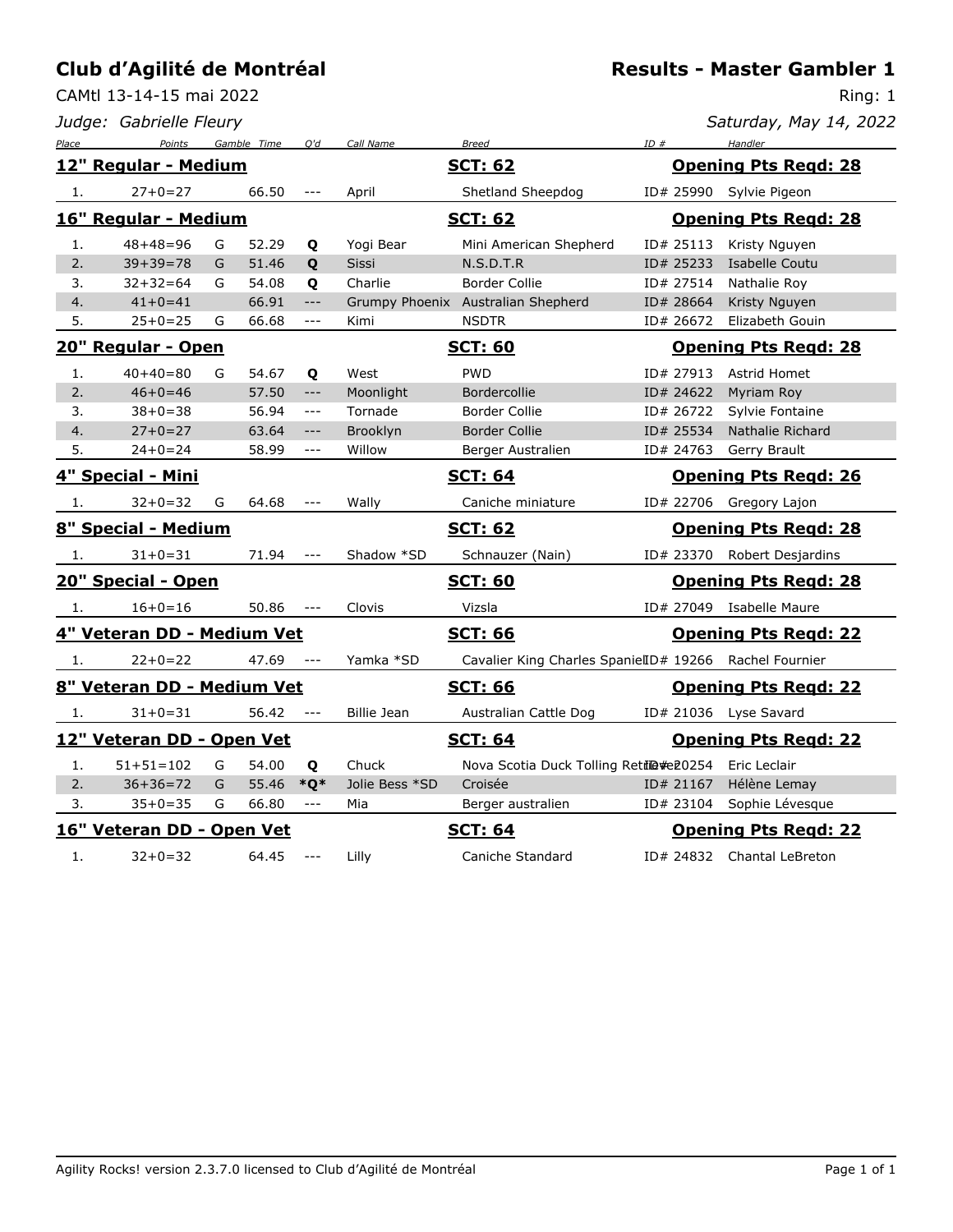CAMtl 13-14-15 mai 2022

**Results - Master Gambler 2**

|       | Judge: Gabrielle Fleury    |               |             |                     |                   |                                                        |           | Saturday, May 14, 2022      |
|-------|----------------------------|---------------|-------------|---------------------|-------------------|--------------------------------------------------------|-----------|-----------------------------|
| Place | Points                     |               | Gamble Time | O'd                 | Call Name         | <b>Breed</b>                                           | ID#       | Handler                     |
|       | 16" Regular - Medium       |               |             |                     |                   | <b>SCT: 62</b>                                         |           | <b>Opening Pts Regd: 28</b> |
| 1.    | $67+67=134$                | G             | 51.83       | Q                   | Sissi             | N.S.D.T.R                                              | ID# 25233 | Isabelle Coutu              |
| 2.    | $59 + 59 = 118$            | G             | 57.44       | Q                   |                   | Grumpy Phoenix Australian Shepherd                     | ID# 28664 | Kristy Nguyen               |
| 3.    | $51 + 51 = 102$            | G             | 54.45       | Q                   | Yogi Bear         | Mini American Shepherd                                 | ID# 25113 | Kristy Nguyen               |
| 4.    | $33+0=33$                  | G             | 62.12       | $\qquad \qquad - -$ | Kimi              | <b>NSDTR</b>                                           | ID# 26672 | Elizabeth Gouin             |
| 5.    | $29 + 0 = 29$              | G             | 65.40       | $\overline{a}$      | Charlie           | <b>Border Collie</b>                                   | ID# 27514 | Nathalie Roy                |
|       | 20" Regular - Open         |               |             |                     |                   | <b>SCT: 60</b>                                         |           | <b>Opening Pts Regd: 28</b> |
| 1.    | $54 + 54 = 108$            | G             | 51.51       | Q                   | Moonlight         | Bordercollie                                           | ID# 24622 | Myriam Roy                  |
| 2.    | $50+50=100$                | G             | 58.57       | Q                   | Amarula           | <b>Border Collie</b>                                   | ID# 27967 | Karine Dumont               |
| 3.    | $39 + 39 = 78$             | G             | 54.01       | Q                   | West              | <b>PWD</b>                                             | ID# 27913 | Astrid Homet                |
| 4.    | $31 + 31 = 62$             | G             | 59.90       | Q                   | Chili Pepper      | <b>Border Collie</b>                                   | ID# 28124 | Anne Tremblay               |
| 5.    | $30+30=60$                 | G             | 52.23       | Q                   | Drake             | <b>NSDTR</b>                                           | ID# 22809 | Jonathan Luce               |
| 6.    | $30+30=60$                 | G             | 55.54       | Q                   | <b>Turbo Tork</b> | <b>Border Collie</b>                                   | ID# 23886 | Carole Côté                 |
| 7.    | $34 + 0 = 34$              |               | 56.52       | $\frac{1}{2}$       | Brooklyn          | <b>Border Collie</b>                                   | ID# 25534 | Nathalie Richard            |
| 8.    | $32 + 0 = 32$              |               | 52.43       | $---$               | Tornade           | <b>Border Collie</b>                                   | ID# 26722 | Sylvie Fontaine             |
|       | 4" Special - Mini          |               |             |                     |                   | <b>SCT: 64</b>                                         |           | <b>Opening Pts Regd: 26</b> |
| 1.    | $42+42=84$                 | G             | 58.91       | Q                   | Wally             | Caniche miniature                                      |           | ID# 22706 Gregory Lajon     |
|       | 12" Special - Medium       |               |             |                     |                   | <b>SCT: 62</b>                                         |           | <b>Opening Pts Regd: 28</b> |
| 1.    | $39 + 0 = 39$              | ${\mathsf G}$ | 67.73       | $---$               | Nova              | All Canadian                                           | ID# 23489 | Carole-Anne Girouard        |
| 2.    | $34 + 0 = 34$              |               | 67.32       | $\qquad \qquad - -$ | <b>Boo</b>        | Australien Cattle Dog                                  | ID# 24397 | Lise Malouin                |
|       | 4" Veteran DD - Medium Vet |               |             |                     |                   | <b>SCT: 66</b>                                         |           | <b>Opening Pts Regd: 22</b> |
| 1.    | $24+0=24$                  |               | 59.50       | $- - -$             | Yamka *SD         | Cavalier King Charles SpanielID# 19266 Rachel Fournier |           |                             |
|       | 8" Veteran DD - Medium Vet |               |             |                     |                   | <b>SCT: 66</b>                                         |           | <b>Opening Pts Regd: 22</b> |
| 1.    | $43+43=86$                 | G             | 55.55       | Q                   | Billie Jean       | Australian Cattle Dog                                  |           | ID# 21036 Lyse Savard       |
|       | 12" Veteran DD - Open Vet  |               |             |                     |                   | <b>SCT: 64</b>                                         |           | <b>Opening Pts Regd: 22</b> |
| 1.    | $45 + 0 = 45$              |               | 55.88       | $---$               | Jolie Bess *SD    | Croisée                                                | ID# 21167 | Hélène Lemay                |
| 2.    | $45 + 0 = 45$              | G             | 67.04       | $---$               | Mia               | Berger australien                                      | ID# 23104 | Sophie Lévesque             |
| 3.    | $36+0=36$                  |               | 57.48       | $---$               | Elias             | Berger Australien                                      | ID# 19544 | Joanne Brassard             |
| 4.    | $31 + 0 = 31$              |               | 73.12       | $---$               | Olive             | Vizsla, Smooth-Haired                                  | ID# 18712 | Joanie Leclair              |
| 5.    | $26+0=26$                  |               | 55.22       | $---$               | Léa               | Berger Australien                                      | ID# 22136 | Linda Lebeau                |
| 6.    | $16+0=16$                  |               | 68.69       | $---$               | Decoy             | <b>NSDTR</b>                                           | ID# 20785 | Stephanie Gagne-Luce        |
|       | 16" Veteran DD - Open Vet  |               |             |                     |                   | <u>SCT: 64</u>                                         |           | <b>Opening Pts Regd: 22</b> |
| 1.    | $32 + 32 = 64$             | G             | 61.17       | Q                   | Lilly             | Caniche Standard                                       |           | ID# 24832 Chantal LeBreton  |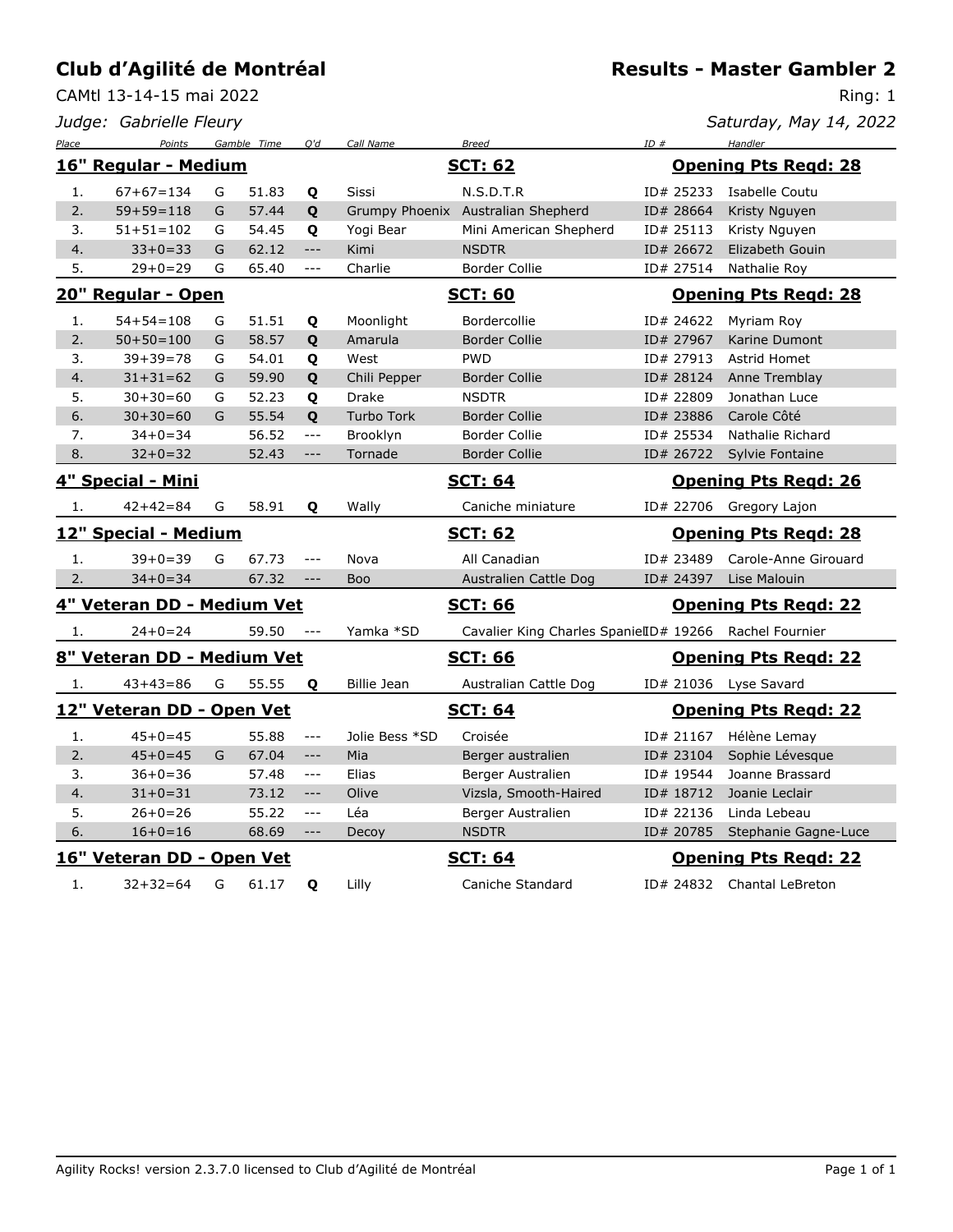CAMtl 13-14-15 mai 2022

*Judge: Joanie Leclair*

| Sunday, May 15, 2022 |  |  |
|----------------------|--|--|
|                      |  |  |

| Place | Points                     |   | Gamble Time | O'd                                                       | Call Name         | <b>Breed</b>                                           | ID#       | Handler                     |
|-------|----------------------------|---|-------------|-----------------------------------------------------------|-------------------|--------------------------------------------------------|-----------|-----------------------------|
|       | 12" Regular - Medium       |   |             |                                                           |                   | <b>SCT: 62</b>                                         |           | <b>Opening Pts Regd: 28</b> |
| 1.    | $22+0=22$                  |   | 65.35       | $- - -$                                                   | Chewee            | Shetland Sheepdog                                      | ID# 26097 | Melanie Belanger            |
|       | 16" Regular - Medium       |   |             |                                                           |                   | <b>SCT: 62</b>                                         |           | <b>Opening Pts Regd: 28</b> |
| 1.    | $44+0=44$                  |   | 49.97       |                                                           | Sissi             | N.S.D.T.R                                              |           | ID# 25233 Isabelle Coutu    |
|       | 20" Regular - Open         |   |             |                                                           |                   | <b>SCT: 60</b>                                         |           | <b>Opening Pts Regd: 28</b> |
| 1.    | $30+30=60$                 | G | 49.85       | Q                                                         | Chili Pepper      | Border Collie                                          | ID# 28124 | Anne Tremblay               |
| 2.    | $26+26=52$                 | G | 59.60       | $---$                                                     | Frozen            | Chien D'Eau Portugais                                  | ID# 28928 | Sylvie Denault              |
| 3.    | $41 + 0 = 41$              |   | 53.43       | $---$                                                     | <b>Turbo Tork</b> | <b>Border Collie</b>                                   | ID# 23886 | Carole Côté                 |
| 4.    | $31 + 0 = 31$              |   | 52.78       | $\hspace{0.05cm}$ - $\hspace{0.05cm}$ - $\hspace{0.05cm}$ | Tornade           | <b>Border Collie</b>                                   | ID# 26722 | <b>Sylvie Fontaine</b>      |
|       | 24" Regular - Open         |   |             |                                                           |                   | <b>SCT: 60</b>                                         |           | <b>Opening Pts Regd: 28</b> |
| 1.    | $16+16=32$                 | G | 54.02       | $\qquad \qquad - -$                                       | Everest           | <b>Border Collie</b>                                   | ID# 26125 | Éric Grenier                |
|       | 4" Special - Mini          |   |             |                                                           |                   | <b>SCT: 64</b>                                         |           | <b>Opening Pts Regd: 26</b> |
| 1.    | $27+27=54$                 | G | 53.10 $*Q*$ |                                                           | Kaya *SD          | Cavalier King Charles                                  | ID# 28999 | Louise Couillard            |
|       | 8" Special - Medium        |   |             |                                                           |                   | <b>SCT: 62</b>                                         |           | <b>Opening Pts Regd: 28</b> |
| 1.    | $31 + 31 = 62$             | G | 0.58        | $*Q*$                                                     | Yuma *SD          | Cavalier King Charles                                  |           | ID# 27497 Louise Couillard  |
|       | 16" Special - Open         |   |             |                                                           |                   | <b>SCT: 60</b>                                         |           | <b>Opening Pts Regd: 28</b> |
| 1.    | $30+30=60$                 | G | 52.44       | $\mathbf{o}$                                              | Ollie             | Berger Australien                                      |           | ID# 27201 Marie Lebeau      |
|       | 16" Veteran - Open Vet     |   |             |                                                           |                   | <b>SCT: 64</b>                                         |           | <b>Opening Pts Regd: 22</b> |
| 1.    | $27 + 0 = 27$              |   | 40.43       |                                                           | Kyra              | Berger Australien                                      |           | ID# 23393 Isabelle Crête    |
|       | 4" Veteran DD - Medium Vet |   |             |                                                           |                   | <b>SCT: 66</b>                                         |           | <b>Opening Pts Regd: 22</b> |
| 1.    | $27 + 0 = 27$              |   | 31.97       |                                                           | Yamka *SD         | Cavalier King Charles SpanielID# 19266 Rachel Fournier |           |                             |
|       | 12" Veteran DD - Open Vet  |   |             |                                                           |                   | <b>SCT: 64</b>                                         |           | <b>Opening Pts Regd: 22</b> |
| 1.    | $27 + 27 = 54$             | G | 50.09       | Q                                                         | Classic Jaydee    | Border Collie                                          | ID# 20849 | Nadine Roussel              |
| 2.    | $21+21=42$                 | G | 53.24       | $\frac{1}{2}$                                             | Kira              | Golden Retriever                                       | ID# 22143 | Kathya Lepage               |
|       | 16" Veteran DD - Open Vet  |   |             |                                                           |                   | <b>SCT: 64</b>                                         |           | <b>Opening Pts Regd: 22</b> |
| 1.    | $26+26=52$                 | G | 55.09       | Q                                                         | Lilly             | Caniche Standard                                       | ID# 24832 | Chantal LeBreton            |
| 2.    | $26+0=26$                  |   | 52.44       | $\qquad \qquad - -$                                       | Spencer           | All Canadian                                           | ID# 23423 | Nathalie Lepage             |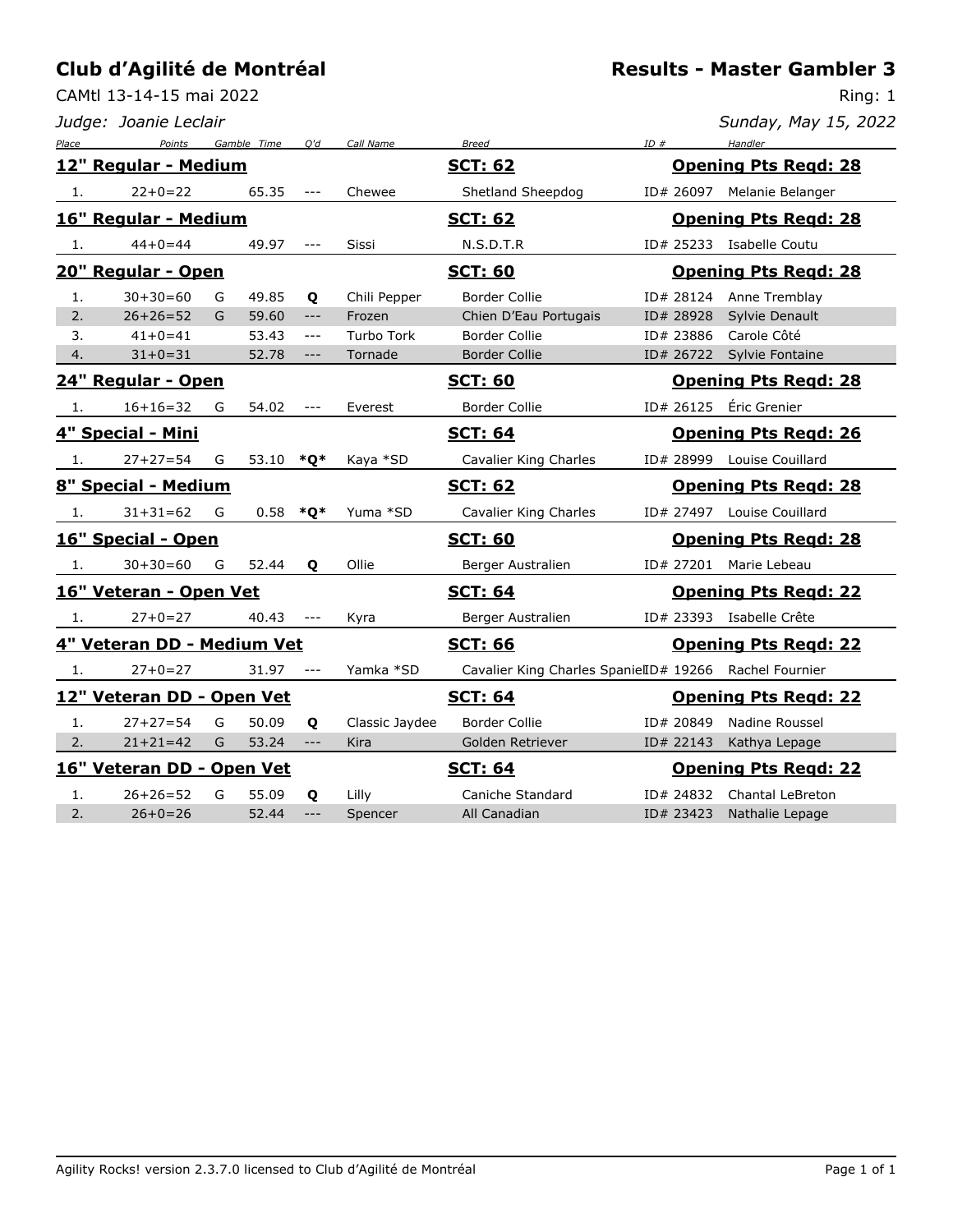CAMtl 13-14-15 mai 2022

**Results - Master Jumper 1**

|       | Judge: Joanie Leclair |                           |                      |                   |                                    |       | Friday, May 13, 2022      |
|-------|-----------------------|---------------------------|----------------------|-------------------|------------------------------------|-------|---------------------------|
| Place | <b>Faults</b>         | Time                      | Q'd                  | Call Name         | <b>Breed</b>                       | ID#   | Handler                   |
|       | 12" Regular - Medium  |                           |                      |                   | <b>SCT: 54</b>                     |       | <u>Yards: 193</u>         |
| 1.    | 5.00                  | 40.08                     | $---$                | April             | Shetland Sheepdog                  | 25990 | Sylvie Pigeon             |
| E.    | 0.00                  | 40.83                     | $---$                | Chewee            | Shetland Sheepdog                  | 26097 | Melanie Belanger          |
|       | 16" Regular - Medium  |                           |                      |                   | <b>SCT: 54</b>                     |       | <b>Yards: 193</b>         |
| 1.    | 0.00                  | 27.61                     | Q                    | Sissi             | N.S.D.T.R                          | 25233 | Isabelle Coutu            |
| 2.    | 15.00                 | 30.05                     | $---$                | Yogi Bear         | Mini American Shepherd             | 25113 | Kristy Nguyen             |
| E.    | 0.00                  | 42.20                     | $---$                |                   | Grumpy Phoenix Australian Shepherd | 28664 | Kristy Nguyen             |
| E.    | 5.00                  | 35.06                     | $---$                | Charlie           | <b>Border Collie</b>               | 27514 | Nathalie Roy              |
|       | 20" Regular - Open    |                           |                      |                   | <b>SCT: 48</b>                     |       | <b>Yards: 193</b>         |
| Е.    | 10.00                 | 32.81                     | $---$                | <b>Turbo Tork</b> | Border Collie                      | 23886 | Carole Côté               |
| feo   | 5.00                  | 28.95                     | $-\, -\, -$          | Légende           | <b>Border Collie</b>               | 23620 | Kathleen Villiard         |
|       | 24" Regular - Open    |                           |                      |                   | <b>SCT: 48</b>                     |       | <b>Yards: 193</b>         |
| Е.    | 10.00                 | 46.94                     | $---$                | Caty              | Berger Belge Groenendael           | 24553 | Johanne Brouillard        |
|       | 12" Special - Medium  |                           |                      |                   | <b>SCT: 54</b>                     |       | <b>Yards: 193</b>         |
| Ε.    | 0.00                  | 50.23                     | $---$                | Boo               | Australien Cattle Dog              | 24397 | Lise Malouin              |
| E.    | 0.22                  | 54.22                     | $---$                | Shooter Girl      | <b>Border Collie</b>               | 26742 | Marie-Claude Chouinard    |
|       | 16" Special - Open    |                           |                      |                   | <b>SCT: 48</b>                     |       | <b>Yards: 193</b>         |
| E.    | 5.00                  | 31.91                     | $---$                | Peak              | <b>Border Collie</b>               | 23605 | Elaine Lapointe           |
| E.    | 5.00                  | 37.94                     | $--\,$               | Ollie             | Berger Australien                  | 27201 | Marie Lebeau              |
|       |                       | 12" Veteran - Medium Vet  |                      |                   | <b>SCT: 65</b>                     |       | <u> Yards: 193</u>        |
| Е.    | 5.00                  | 38.41                     | $\sim$ $\sim$ $\sim$ | Robin             | Berger De Shetland                 | 25140 | Melanie Belanger          |
|       |                       | 16" Veteran - Open Vet    |                      |                   | <b>SCT: 58</b>                     |       | <b>Yards: 193</b>         |
| 1.    | 0.00                  | 43.23                     | Q                    | Limitt            | <b>Border Collie</b>               | 24108 | Anne Tremblay             |
|       |                       | 12" Veteran DD - Open Vet |                      |                   | <b>SCT: 58</b>                     |       | <u>Yards: 193</u>         |
| 1.    | 0.00                  | 46.60                     | Q                    | Maria             | Borador                            | 17266 | Michel Villeneuve         |
| 2.    | 0.00                  | 46.70                     | Q                    | Kira              | Golden Retriever                   | 22143 | Kathya Lepage             |
| 3.    | 0.00                  | 52.38                     | Q                    | Léa               | Berger Australien                  | 22136 | Linda Lebeau              |
| E.    | 0.00                  | 44.24                     | $---$                | <b>Bungee</b>     | <b>Border Collie</b>               | 20745 | Audrey Verret-La Bastille |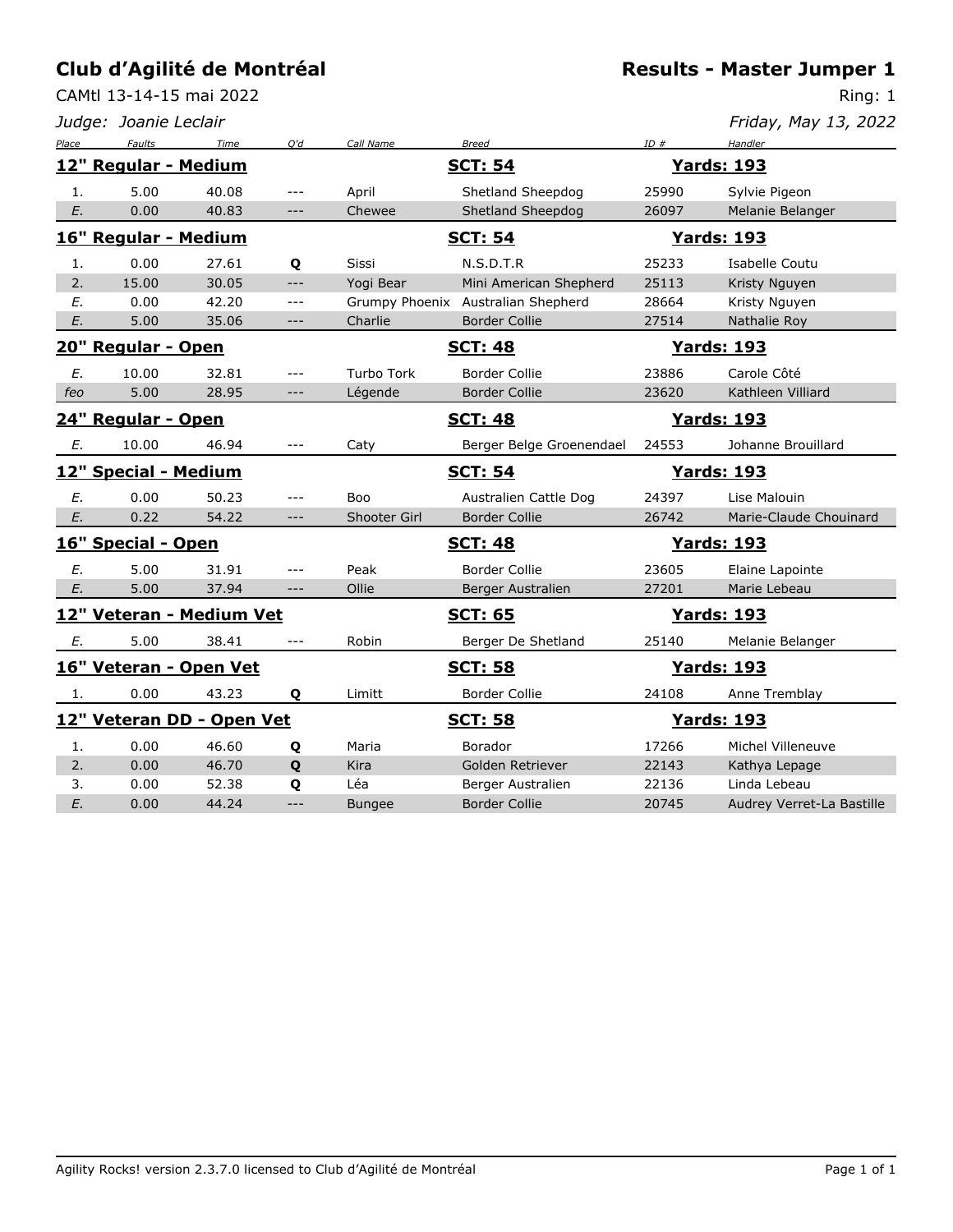CAMtl 13-14-15 mai 2022

|       | Judge: Joanie Leclair        |                           |     |                   |                          |       | Saturday, May 14, 2022 |
|-------|------------------------------|---------------------------|-----|-------------------|--------------------------|-------|------------------------|
| Place | Faults                       | Time                      | O'd | Call Name         | <b>Breed</b>             | ID#   | Handler                |
|       | 8" Regular - Mini            |                           |     |                   | <b>SCT: 58</b>           |       | <u> Yards: 192</u>     |
| Е.    | 5.00                         | 54.24                     | --- | Mighty            | Biewer Yorkshire         | 29085 | Julie Petelle          |
|       | 12" Regular - Medium         |                           |     |                   | <b>SCT: 53</b>           |       | <u> Yards: 192</u>     |
| 1.    | 14.58                        | 62.58                     | --- | Piper             | All Canadian             | 24105 | Elisa Hoare            |
|       | <u> 16" Regular - Medium</u> |                           |     |                   | <b>SCT: 53</b>           |       | <u> Yards: 192</u>     |
| 1.    | 0.00                         | 28.15                     | Q   | <b>Sissi</b>      | N.S.D.T.R                | 25233 | Isabelle Coutu         |
| 2.    | 5.00                         | 27.79                     | --- | Yogi Bear         | Mini American Shepherd   | 25113 | Kristy Nguyen          |
|       | <u> 20" Regular - Open</u>   |                           |     |                   | <b>SCT: 48</b>           |       | <u> Yards: 192</u>     |
| E.    | 5.41                         | 48.41                     |     | Willow            | Berger Australien        | 24763 | Gerry Brault           |
| E.    | 15.00                        | 39.50                     |     | <b>Turbo Tork</b> | <b>Border Collie</b>     | 23886 | Carole Côté            |
| feo   | 6.69                         | 49.69                     | --- | Majich Maple      | Australian Shepherd      | 24816 | Chloé Anne André       |
|       | 24" Regular - Open           |                           |     |                   | <b>SCT: 48</b>           |       | <u> Yards: 192</u>     |
| 1.    | 10.00                        | 32.30                     |     | Caty              | Berger Belge Groenendael | 24553 | Johanne Brouillard     |
|       |                              | 12" Veteran DD - Open Vet |     |                   | <b>SCT: 58</b>           |       | <u> Yards: 192</u>     |
| 1.    | 5.00                         | 50.47                     |     | Kira              | Golden Retriever         | 22143 | Kathya Lepage          |
| E.    | 10.00                        | 35.74                     | --- | Maria             | <b>Borador</b>           | 17266 | Michel Villeneuve      |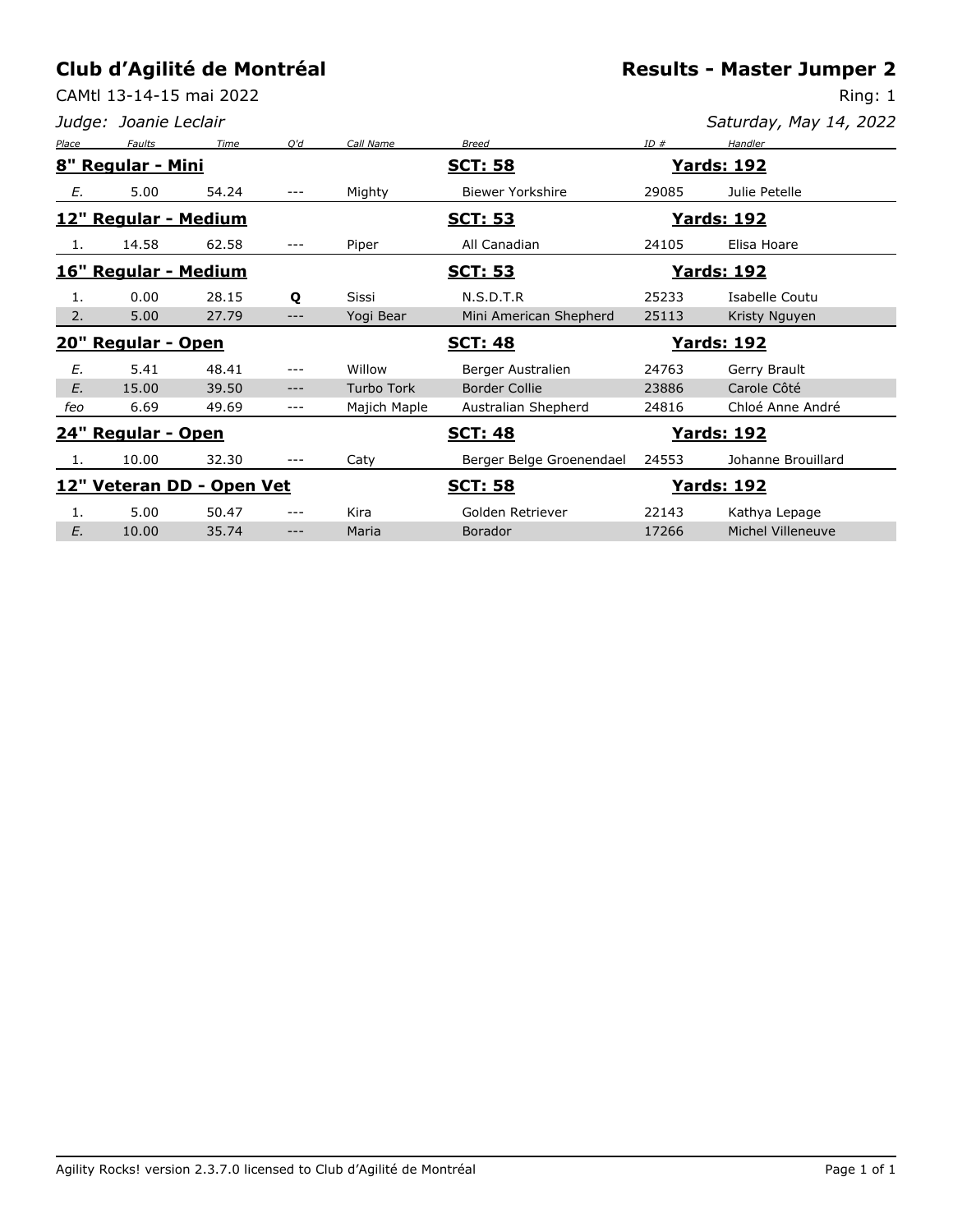CAMtl 13-14-15 mai 2022

|       | Judge: Joanie Leclair |                            |                     |               |                                    |       | Saturday, May 14, 2022    |
|-------|-----------------------|----------------------------|---------------------|---------------|------------------------------------|-------|---------------------------|
| Place | Faults                | Time                       | Q'd                 | Call Name     | <b>Breed</b>                       | ID#   | Handler                   |
|       | 8" Regular - Mini     |                            |                     |               | <u>SCT: 59</u>                     |       | <u> Yards: 195</u>        |
| 1.    | 0.00                  | 46.20                      | Q                   | Mighty        | <b>Biewer Yorkshire</b>            | 29085 | Julie Petelle             |
|       | 12" Regular - Medium  |                            |                     |               | <b>SCT: 54</b>                     |       | <u> Yards: 195</u>        |
| 1.    | 2.48                  | 56.48                      | ---                 | Piper         | All Canadian                       | 24105 | Elisa Hoare               |
|       | 16" Regular - Medium  |                            |                     |               | <b>SCT: 54</b>                     |       | <b>Yards: 195</b>         |
| 1.    | 5.00                  | 33.74                      | ---                 |               | Grumpy Phoenix Australian Shepherd | 28664 | Kristy Nguyen             |
| E.    | 0.00                  | 29.10                      | $---$               | Sissi         | N.S.D.T.R                          | 25233 | Isabelle Coutu            |
| Е.    | 0.00                  | 31.09                      | $---$               | Charlie       | <b>Border Collie</b>               | 27514 | Nathalie Roy              |
| E.    | 5.00                  | 53.92                      | $---$               | Yogi Bear     | Mini American Shepherd             | 25113 | Kristy Nguyen             |
| Е.    | 24.55                 | 78.55                      | ---                 | Kimi          | <b>NSDTR</b>                       | 26672 | Elizabeth Gouin           |
|       | 20" Regular - Open    |                            |                     |               | <b>SCT: 49</b>                     |       | <u> Yards: 195</u>        |
| Е.    | 5.00                  | 31.03                      | $---$               | Turbo Tork    | <b>Border Collie</b>               | 23886 | Carole Côté               |
|       | 24" Regular - Open    |                            |                     |               | <b>SCT: 49</b>                     |       | <b>Yards: 195</b>         |
| E.    | 5.00                  | 44.18                      | $---$               | Caty          | Berger Belge Groenendael           | 24553 | Johanne Brouillard        |
|       | 4" Special - Mini     |                            |                     |               | <u>SCT: 59</u>                     |       | <b>Yards: 195</b>         |
| 1.    | 0.00                  | 44.83                      | Q                   | Wally         | Caniche miniature                  | 22706 | Gregory Lajon             |
| E.    | 3.32                  | 62.32                      | $---$               | Benji *SD     | <b>Toy Poodle</b>                  | 24759 | Carole Laroche            |
|       | 8" Special - Medium   |                            |                     |               | <b>SCT: 54</b>                     |       | <u> Yards: 195</u>        |
| 1.    | 5.00                  | 42.00                      |                     | Kaly *SD      | Schnauzer (Miniature)              | 28846 | Robert Desjardins         |
|       | 20" Special - Open    |                            |                     |               | <u>SCT: 49</u>                     |       | <u> Yards: 195</u>        |
| 1.    | 0.00                  | 47.97                      | Q                   | Clovis        | Vizsla                             | 27049 | Isabelle Maure            |
|       | 4" Veteran - Mini Vet |                            |                     |               | <b>SCT: 71</b>                     |       | <u> Yards: 195</u>        |
| Е.    | 0.00                  | 51.09                      | $\qquad \qquad - -$ | Lady          | Poméranien                         | 20083 | Karine Dumont             |
|       |                       | 16" Veteran - Open Vet     |                     |               | <u>SCT: 59</u>                     |       | <b>Yards: 195</b>         |
| 1.    | 5.00                  | 50.28                      | $\qquad \qquad - -$ | Limitt        | <b>Border Collie</b>               | 24108 | Anne Tremblay             |
|       |                       | 8" Veteran DD - Medium Vet |                     |               | <b>SCT: 65</b>                     |       | <u>Yards: 195</u>         |
| E.    | 21.06                 | 86.06                      | ---                 | Jazz          | Shetland                           | 24847 | Josee Gagnon              |
|       |                       | 12" Veteran DD - Open Vet  |                     |               | <b>SCT: 59</b>                     |       | <b>Yards: 195</b>         |
| 1.    | 0.00                  | 29.34                      | Q                   | <b>Bungee</b> | Border Collie                      | 20745 | Audrey Verret-La Bastille |
| 2.    | 5.00                  | 57.24                      | $---$               | Kira          | Golden Retriever                   | 22143 | Kathya Lepage             |
| 3.    | 10.00                 | 34.29                      | $\qquad \qquad - -$ | Maria         | Borador                            | 17266 | Michel Villeneuve         |
| E.    | 5.00                  | 35.50                      | $---$               | Chuck         | Nova Scotia Duck Tolling Reta@254  |       | Eric Leclair              |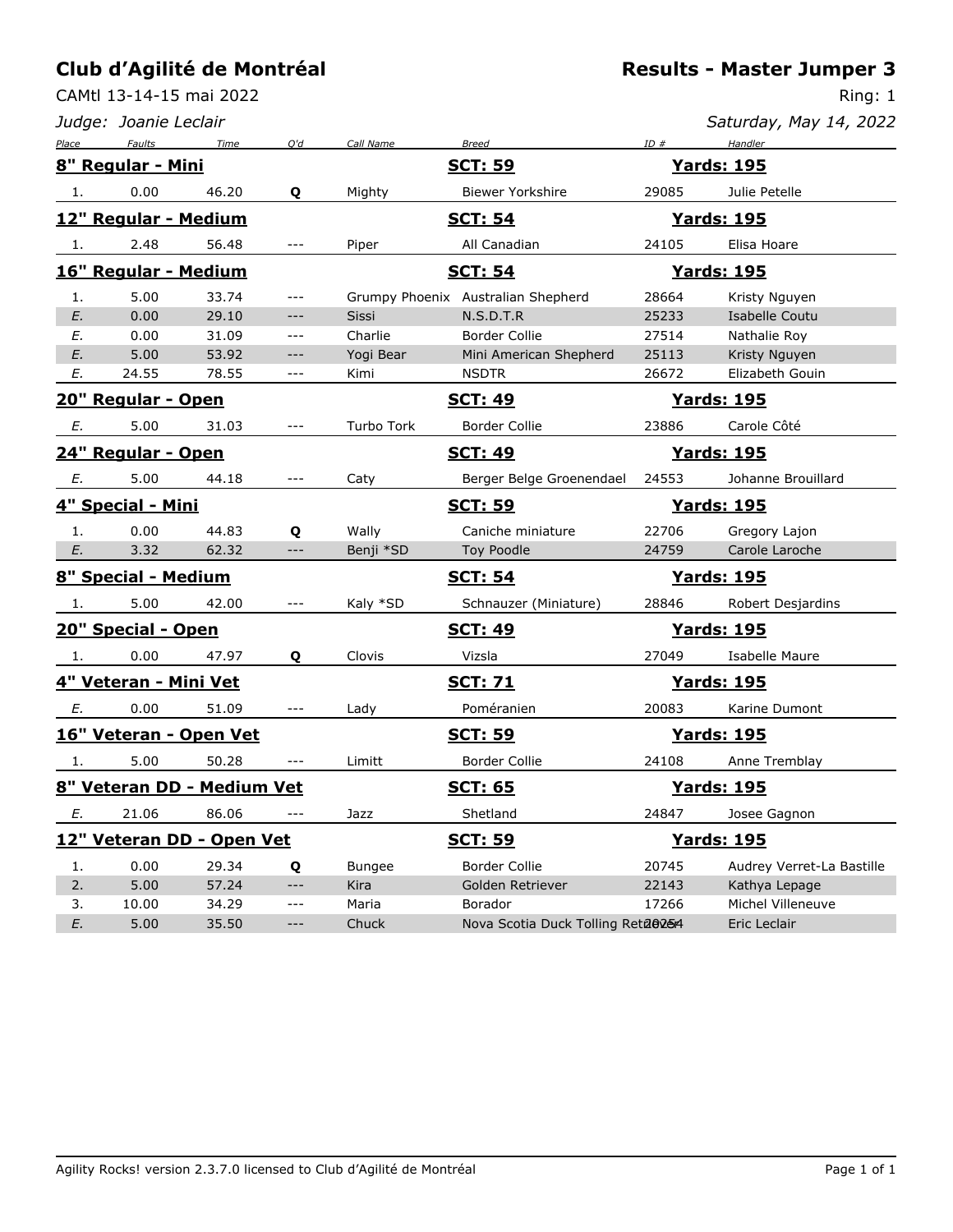CAMtl 13-14-15 mai 2022

*Judge: Joanie Leclair*

Ring: 1

*Sunday, May 15, 2022*

| Place |                      | Faults Time                | Q'd                  | Call Name     | <b>Breed</b>                       | $ID \#$ | Handler                   |
|-------|----------------------|----------------------------|----------------------|---------------|------------------------------------|---------|---------------------------|
|       | 12" Regular - Medium |                            |                      |               | <b>SCT: 46</b>                     |         | <u>Yards: 166</u>         |
| 1.    | 10.00                | 29.10                      | $\cdots$             | Décibelle     | Shetland                           | 26847   | Christine Perreault       |
|       | 16" Regular - Medium |                            |                      |               | <b>SCT: 46</b>                     |         | <b>Yards: 166</b>         |
| 1.    | 0.00                 | 23.74                      | Q                    | Sissi         | N.S.D.T.R                          | 25233   | Isabelle Coutu            |
| E.    | 4.92                 | 50.92                      | $---$                | Kimi          | <b>NSDTR</b>                       | 26672   | Elizabeth Gouin           |
| E.    | 5.00                 | 27.45                      | ---                  | Charlie       | Border Collie                      | 27514   | Nathalie Roy              |
|       | 20" Regular - Open   |                            |                      |               | <u>SCT: 42</u>                     |         | <b>Yards: 166</b>         |
| 1.    | 0.00                 | 33.06                      | Q                    | Frozen        | Chien D'Eau Portugais              | 28928   | Sylvie Denault            |
| 2.    | 5.00                 | 24.89                      | $---$                | <b>Drake</b>  | <b>NSDTR</b>                       | 22809   | Jonathan Luce             |
| 3.    | 5.00                 | 26.04                      | $---$                | Turbo Tork    | Border Collie                      | 23886   | Carole Côté               |
| 4.    | 10.00                | 37.75                      | ---                  | Flashdance    | Australian Cattle Dog              | 29266   | <b>Martine Messier</b>    |
| feo   | 0.00                 | 28.68                      | $\qquad \qquad - -$  | Tiki          | Border Collie                      | 23328   | Elise Pillon              |
|       | 24" Regular - Open   |                            |                      |               | <u>SCT: 42</u>                     |         | <u>Yards: 166</u>         |
| 1.    | 5.00                 | 26.75                      | $\cdots$             | Everest       | Border Collie                      | 26125   | Éric Grenier              |
|       | 8" Special - Medium  |                            |                      |               | <b>SCT: 46</b>                     |         | <b>Yards: 166</b>         |
| 1.    | 0.00                 | 43.21                      | *Q*                  | Yuma *SD      | Cavalier King Charles              | 27497   | Louise Couillard          |
|       | 12" Special - Medium |                            |                      |               | <b>SCT: 46</b>                     |         | <b>Yards: 166</b>         |
| E.    | 20.00                | 44.34                      | $\sim$ $\sim$ $\sim$ | Shooter Girl  | Border Collie                      | 26742   | Marie-Claude Chouinard    |
|       | 16" Special - Open   |                            |                      |               | <b>SCT: 42</b>                     |         | <u> Yards: 166</u>        |
| Е.    | 0.00                 | 30.74                      | $\sim$ $\sim$ $\sim$ | Ollie         | Berger Australien                  | 27201   | Marie Lebeau              |
|       |                      | 16" Veteran - Open Vet     |                      |               | <b>SCT: 50</b>                     |         | <b>Yards: 166</b>         |
| 1.    | 5.00                 | 41.92                      | $- - -$              | Kyra          | Berger Australien                  | 23393   | Isabelle Crête            |
|       |                      | 4" Veteran DD - Medium Vet |                      |               | <b>SCT: 55</b>                     |         | <b>Yards: 166</b>         |
| 1.    | 0.00                 | 43.04                      | *Q*                  | Yamka *SD     | Cavalier King Charles Spaniel19266 |         | Rachel Fournier           |
|       |                      | 8" Veteran DD - Medium Vet |                      |               | <b>SCT: 55</b>                     |         | <b>Yards: 166</b>         |
| Е.    | 10.00                | 35.37                      | $\sim$ $\sim$ $\sim$ | Billie Jean   | Australian Cattle Dog              | 21036   | Lyse Savard               |
|       |                      | 12" Veteran DD - Open Vet  |                      |               | <b>SCT: 50</b>                     |         | <u>Yards: 166</u>         |
| 1.    | 0.00                 | 25.31                      | Q                    | <b>Bungee</b> | Border Collie                      | 20745   | Audrey Verret-La Bastille |
| 2.    | 0.00                 | 27.90                      | Q                    | Maria         | Borador                            | 17266   | Michel Villeneuve         |
| 3.    | 0.00                 | 30.02                      | Q                    | Chuck         | Nova Scotia Duck Tolling Reta@254  |         | Eric Leclair              |
| E.    | 0.00                 | 27.86                      | ---                  | Decoy         | <b>NSDTR</b>                       | 20785   | Stephanie Gagne-Luce      |
| E.    | 5.88                 | 50.88                      | ---                  | Kira          | Golden Retriever                   | 22143   | Kathya Lepage             |
|       |                      | 16" Veteran DD - Open Vet  |                      |               | <b>SCT: 50</b>                     |         | <b>Yards: 166</b>         |
| 1.    | 0.00                 | 37.77                      | Q                    | Lilly         | Caniche Standard                   | 24832   | Chantal LeBreton          |

*E.* 0.00 46.53 --- Spencer All Canadian 23423 Nathalie Lepage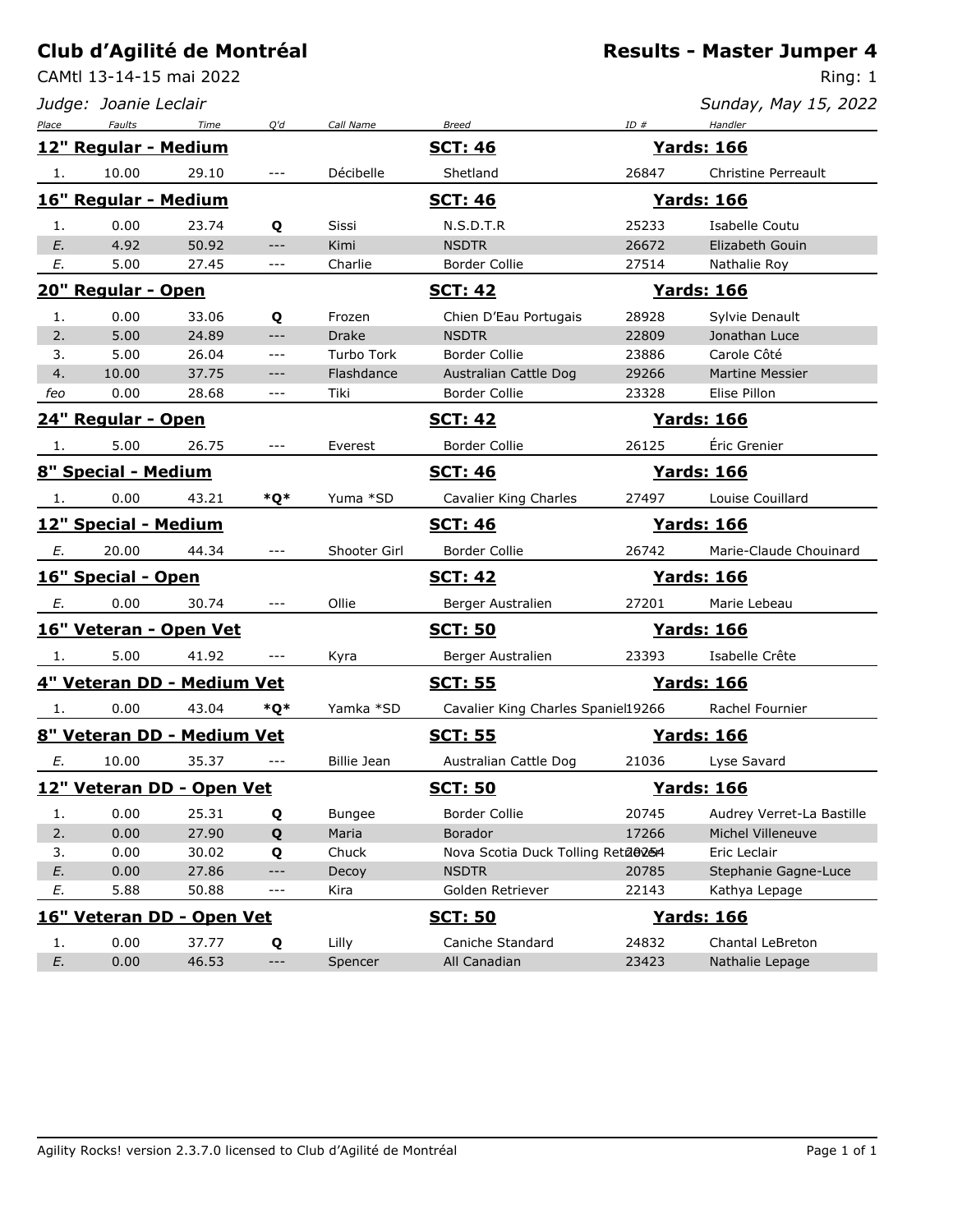CAMtl 13-14-15 mai 2022

*Judge: Gabrielle Fleury*

**Results - Master Snooker 1**

Ring: 1

*Saturday, May 14, 2022*

| Place | Points                     | Time  | O'd          |                |                                                        |           |                            |
|-------|----------------------------|-------|--------------|----------------|--------------------------------------------------------|-----------|----------------------------|
|       | 12" Regular - Medium       |       |              |                | <b>SCT: 55</b>                                         |           | <b>Points Required: 40</b> |
| 1.    | 47                         | 51.42 | Q            | Chewee         | Shetland Sheepdog                                      | ID# 26097 | Melanie Belanger           |
| 2.    | 29                         | 41.37 | ---          | April          | Shetland Sheepdog                                      | ID# 25990 | Sylvie Pigeon              |
|       | 20" Regular - Open         |       |              |                | <b>SCT: 55</b>                                         |           | <b>Points Required: 40</b> |
| 1.    | 54                         | 44.71 | Q            | Drake          | <b>NSDTR</b>                                           | ID# 22809 | Jonathan Luce              |
| 2.    | 24                         | 31.12 | $---$        | Tornade        | <b>Border Collie</b>                                   | ID# 26722 | Sylvie Fontaine            |
| 3.    | 22                         | 28.23 | $---$        | Chili Pepper   | <b>Border Collie</b>                                   | ID# 28124 | Anne Tremblay              |
|       | 4" Special - Mini          |       |              |                | <b>SCT: 55</b>                                         |           | <b>Points Required: 38</b> |
| 1.    | 46                         | 54.55 | Q            | Yepa           | Cavalier King Charles SpanielID# 26013                 |           | Josée Arsenault            |
|       | 12" Special - Medium       |       |              |                | <b>SCT: 55</b>                                         |           | <b>Points Required: 40</b> |
| 1.    | 47                         | 51.80 | Q            | Boo            | Australien Cattle Dog                                  | ID# 24397 | Lise Malouin               |
|       | 20" Special - Open         |       |              |                | <u>SCT: 55</u>                                         |           | <b>Points Required: 40</b> |
| -1.   | 41                         | 58.70 | Q            | Clovis         | Vizsla                                                 |           | ID# 27049 Isabelle Maure   |
|       | 4" Veteran - Mini Vet      |       |              |                | <u>SCT: 55</u>                                         |           | <b>Points Required: 32</b> |
| -1.   | 29                         | 60.87 | ---          | Lady           | Poméranien                                             | ID# 20083 | Karine Dumont              |
|       | 12" Veteran - Medium Vet   |       |              |                | <b>SCT: 55</b>                                         |           | <b>Points Required: 34</b> |
| 1.    | 19                         | 30.64 | $- - -$      | Robin          | Berger De Shetland                                     |           | ID# 25140 Melanie Belanger |
|       | 4" Veteran DD - Medium Vet |       |              |                | <b>SCT: 55</b>                                         |           | <b>Points Required: 34</b> |
| 1.    | 34                         | 56.88 | $\mathbf{o}$ | Jasmine        | Shetland Sheepdog                                      | ID# 22790 | Sylvie Pigeon              |
|       | 8" Veteran DD - Medium Vet |       |              |                | <b>SCT: 55</b>                                         |           | <b>Points Required: 34</b> |
| 1.    | 40                         | 56.01 | Q            | Izzy           | Soft Coated Wheaten Terrier ID# 20483  Sylvie Marchand |           |                            |
|       | 12" Veteran DD - Open Vet  |       |              |                | <b>SCT: 55</b>                                         |           | <b>Points Required: 34</b> |
| 1.    | 40                         | 58.13 | *Q*          | Jolie Bess *SD | Croisée                                                | ID# 21167 | Hélène Lemay               |
| 2.    | 34                         | 59.25 | Q            | Léa            | Berger Australien                                      | ID# 22136 | Linda Lebeau               |
| 3.    | 26                         | 28.06 | ---          | <b>Bungee</b>  | <b>Border Collie</b>                                   | ID# 20745 | Audrey Verret-La Bastille  |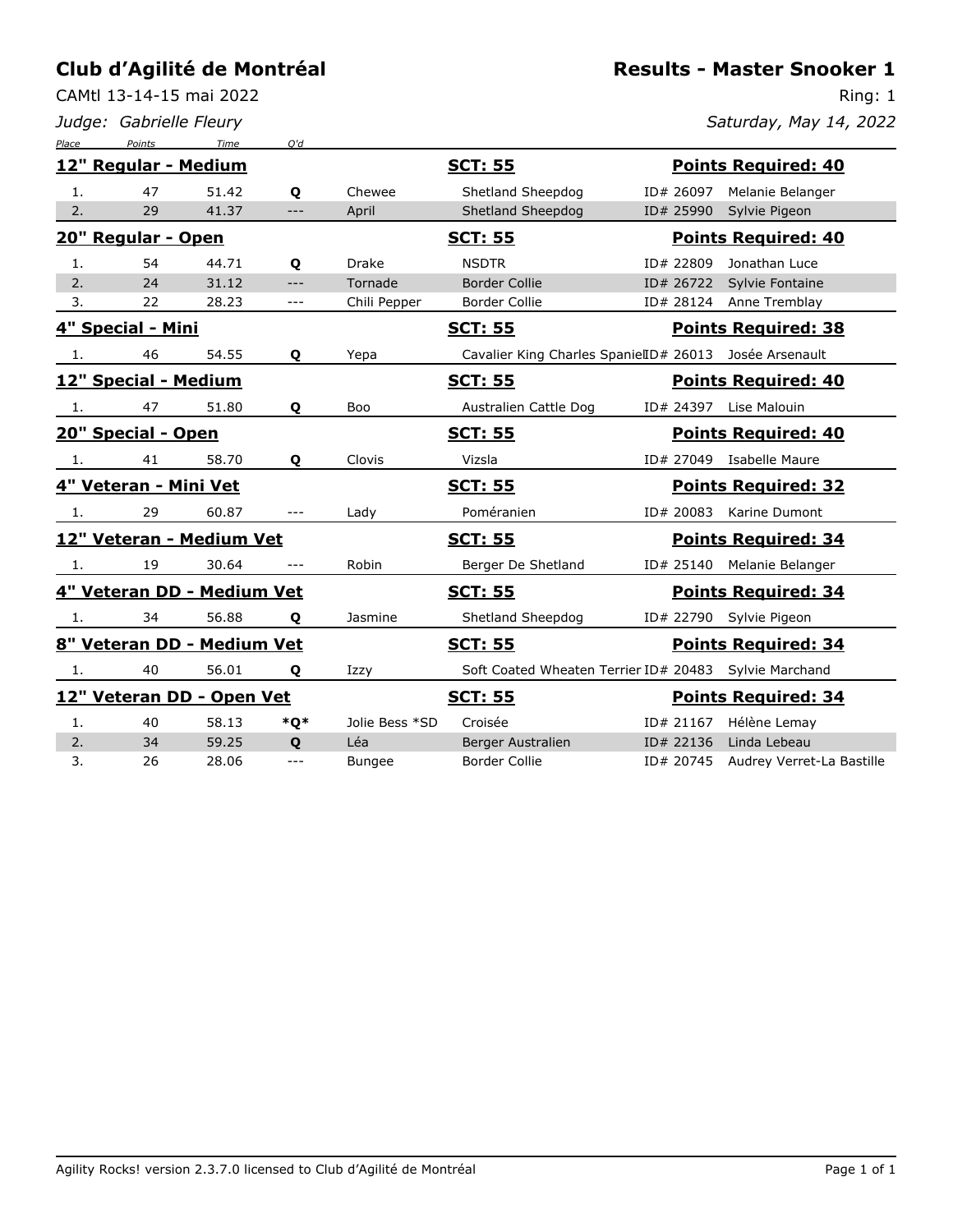CAMtl 13-14-15 mai 2022

*Judge: Gabrielle Fleury*

**Results - Master Snooker 2**

Ring: 1 *Saturday, May 14, 2022*

| Place | Points               | Time                      | O'd    |                |                       |                                        |  |  |
|-------|----------------------|---------------------------|--------|----------------|-----------------------|----------------------------------------|--|--|
|       | 12" Regular - Medium |                           |        |                | <b>SCT: 55</b>        | <b>Points Required: 40</b>             |  |  |
| 1.    | 49                   | 44.39                     | Q      | Chewee         | Shetland Sheepdog     | Melanie Belanger<br>ID# 26097          |  |  |
|       | 20" Regular - Open   |                           |        |                | <b>SCT: 55</b>        | <b>Points Required: 40</b>             |  |  |
| -1.   | 23                   | 45.63                     | ---    | Tornade        | Border Collie         | ID# 26722<br>Sylvie Fontaine           |  |  |
|       | 4" Special - Mini    |                           |        |                | <u>SCT: 55</u>        | <b>Points Required: 38</b>             |  |  |
| 1.    | 19                   | 44.52                     |        | Benji *SD      | Toy Poodle            | Carole Laroche<br>ID# 24759            |  |  |
|       |                      | 12" Veteran - Medium Vet  |        |                | <b>SCT: 55</b>        | <b>Points Required: 34</b>             |  |  |
| 1.    | 34                   | 51.90                     | Q      | Robin          | Berger De Shetland    | Melanie Belanger<br>ID# 25140          |  |  |
|       |                      | 12" Veteran DD - Open Vet |        |                | <u>SCT: 55</u>        | <b>Points Required: 34</b>             |  |  |
| 1.    | 44                   | 41.45                     | Q      | Olive          | Vizsla, Smooth-Haired | ID# 18712<br>Joanie Leclair            |  |  |
| 2.    | 42                   | 62.38                     | $*$ O* | Jolie Bess *SD | Croisée               | Hélène Lemay<br>ID# 21167              |  |  |
| 3.    | 40                   | 59.07                     | Q      | Léa            | Berger Australien     | ID# 22136<br>Linda Lebeau              |  |  |
| 4.    | 9                    | 20.37                     | ---    | <b>Bungee</b>  | <b>Border Collie</b>  | ID# 20745<br>Audrey Verret-La Bastille |  |  |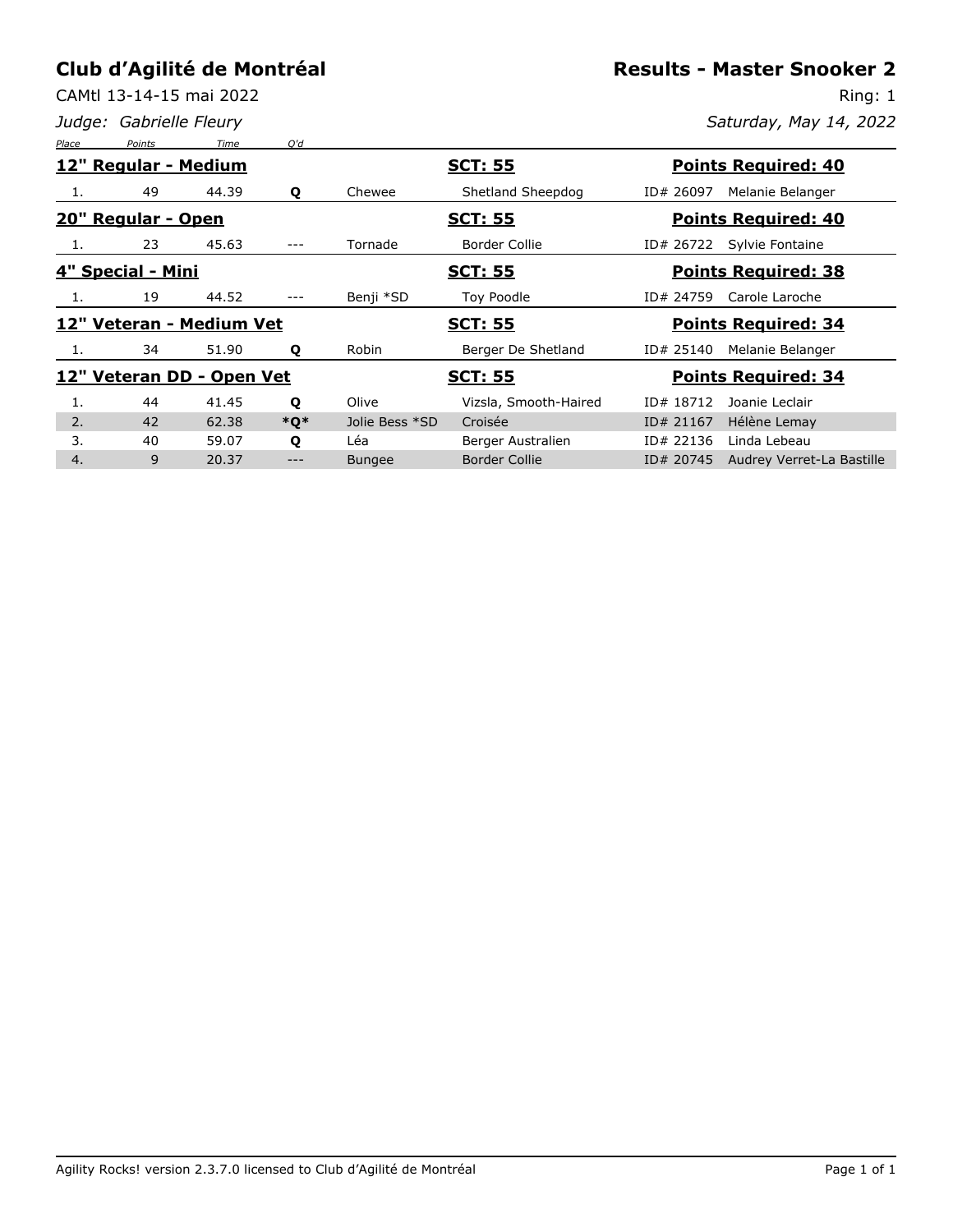*Place Points Time Q'd*

CAMtl 13-14-15 mai 2022

*Judge: Joanie Leclair*

#### **Results - Master Snooker 3**

Ring: 1 *Sunday, May 15, 2022*

|     | 12" Regular - Medium       |       |                      |                   | <u>SCT: 55</u>                                          |           | <b>Points Required: 40</b> |
|-----|----------------------------|-------|----------------------|-------------------|---------------------------------------------------------|-----------|----------------------------|
| 1.  | 36                         | 57.26 | $\qquad \qquad - -$  | April             | Shetland Sheepdog                                       | ID# 25990 | Sylvie Pigeon              |
| 2.  | 22                         | 34.31 | $\qquad \qquad - -$  | Chewee            | Shetland Sheepdog                                       | ID# 26097 | Melanie Belanger           |
| 3.  | 15                         | 39.48 | $\qquad \qquad - -$  | Décibelle         | Shetland                                                | ID# 26847 | <b>Christine Perreault</b> |
|     | 16" Regular - Medium       |       |                      |                   | <u>SCT: 55</u>                                          |           | <b>Points Required: 40</b> |
| 1.  | 39                         | 38.03 | $ -$                 | Sissi             | N.S.D.T.R                                               | ID# 25233 | Isabelle Coutu             |
| 2.  | 8                          | 19.70 | $---$                | Kimi              | <b>NSDTR</b>                                            | ID# 26672 | Elizabeth Gouin            |
|     | 20" Regular - Open         |       |                      |                   | <b>SCT: 55</b>                                          |           | <b>Points Required: 40</b> |
| 1.  | 48                         | 52.58 | Q                    | <b>Turbo Tork</b> | <b>Border Collie</b>                                    | ID# 23886 | Carole Côté                |
| 2.  | 47                         | 54.79 | Q                    | Flashdance        | Australian Cattle Dog                                   | ID# 29266 | <b>Martine Messier</b>     |
| 3.  | 43                         | 60.87 | Q                    | Tiki              | Border Collie                                           | ID# 23328 | Elise Pillon               |
| 4.  | 32                         | 53.75 | $---$                | Chili Pepper      | <b>Border Collie</b>                                    | ID# 28124 | Anne Tremblay              |
| 5.  | 27                         | 71.54 | $ -$                 | Drake             | <b>NSDTR</b>                                            | ID# 22809 | Jonathan Luce              |
| 6.  | 9                          | 35.63 | $\qquad \qquad - -$  | Tornade           | <b>Border Collie</b>                                    | ID# 26722 | Sylvie Fontaine            |
|     | 24" Regular - Open         |       |                      |                   | <u>SCT: 55</u>                                          |           | <b>Points Required: 40</b> |
| 1.  | 34                         | 52.99 | $---$                | Everest           | Border Collie                                           | ID# 26125 | Éric Grenier               |
|     | 16" Special - Open         |       |                      |                   | <u>SCT: 55</u>                                          |           | <b>Points Required: 40</b> |
| 1.  | 26                         | 34.56 | $---$                | Ollie             | Berger Australien                                       | ID# 27201 | Marie Lebeau               |
|     | 4" Veteran - Mini Vet      |       |                      |                   | <u>SCT: 55</u>                                          |           | <b>Points Required: 32</b> |
| 1.  | 33                         | 67.47 | Q                    | <b>Bubba</b>      | Papillon                                                | ID# 21178 | Sylvie Denault             |
| 2.  | $\overline{7}$             | 30.71 | $---$                | Namid             | Cavalier King Charles SpanielID# 23903                  |           | Josée Arsenault            |
|     | 12" Veteran - Medium Vet   |       |                      |                   | <b>SCT: 55</b>                                          |           | <b>Points Required: 34</b> |
| -1. | 21                         | 51.83 | $\sim$ $\sim$ $\sim$ | Robin             | Berger De Shetland                                      |           | ID# 25140 Melanie Belanger |
|     | 16" Veteran - Open Vet     |       |                      |                   | <b>SCT: 55</b>                                          |           | <b>Points Required: 34</b> |
| 1.  | 46                         | 55.08 | Q                    | Kyra              | Berger Australien                                       |           | ID# 23393 Isabelle Crête   |
|     | 8" Veteran DD - Medium Vet |       |                      |                   | <b>SCT: 55</b>                                          |           | <b>Points Required: 34</b> |
| 1.  | 35                         | 56.56 | Q                    | Izzy              | Soft Coated Wheaten Terrier ID# 20483   Sylvie Marchand |           |                            |
|     | 12" Veteran DD - Open Vet  |       |                      |                   | <u>SCT: 55</u>                                          |           | <b>Points Required: 34</b> |
| 1.  | 52                         | 44.33 | Q                    | Decoy             | <b>NSDTR</b>                                            | ID# 20785 | Stephanie Gagne-Luce       |
| 2.  | 20                         | 41.75 | $---$                | <b>Bungee</b>     | <b>Border Collie</b>                                    | ID# 20745 | Audrey Verret-La Bastille  |
| 3.  | 7                          | 23.24 | $ -$                 | Classic Jaydee    | <b>Border Collie</b>                                    | ID# 20849 | Nadine Roussel             |
|     | 16" Veteran DD - Open Vet  |       |                      |                   | <b>SCT: 55</b>                                          |           | <b>Points Required: 34</b> |
| 1.  | 35                         | 61.18 | Q                    | Spencer           | All Canadian                                            |           | ID# 23423 Nathalie Lepage  |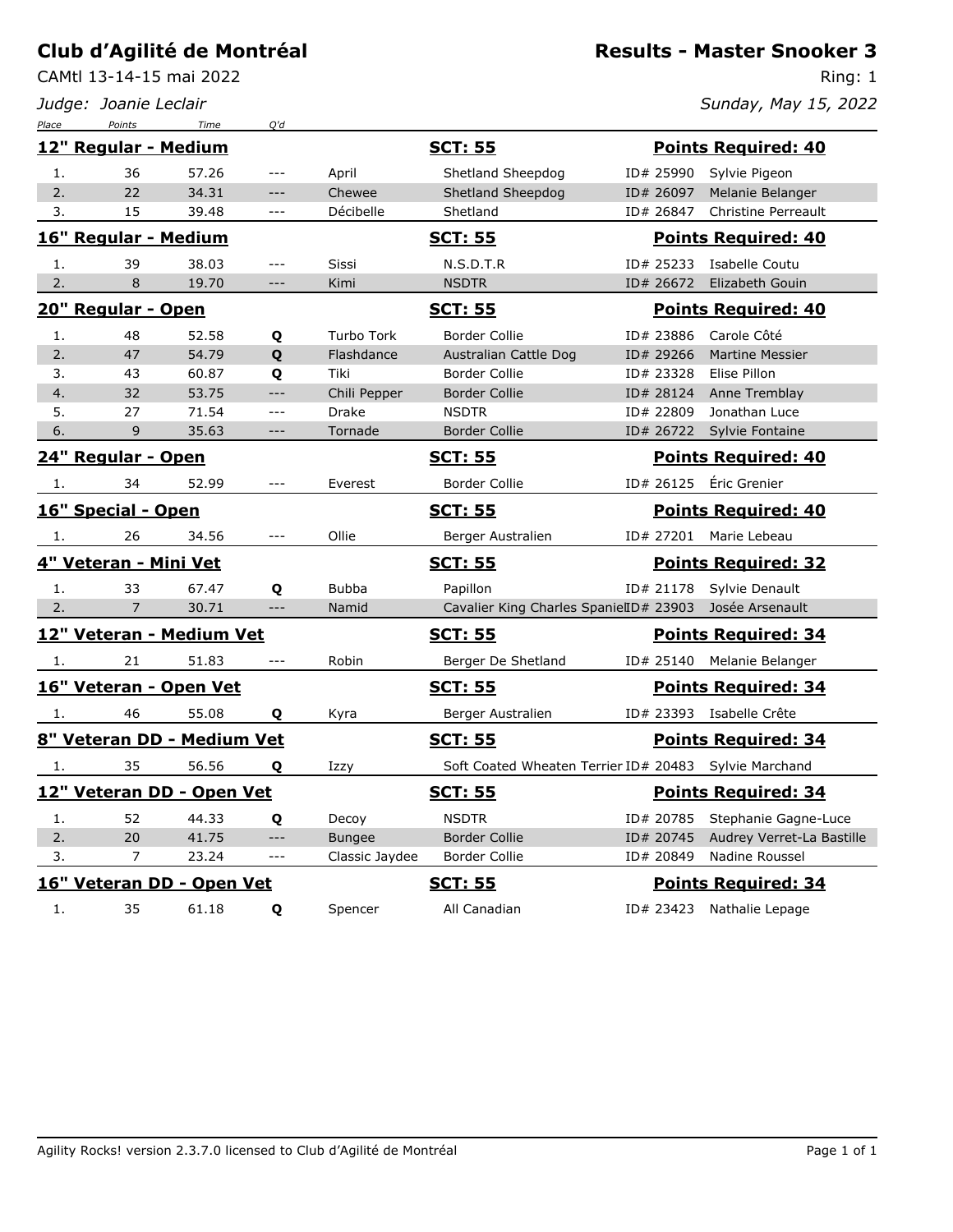CAMtl 13-14-15 mai 2022

**Results - Master Standard 1**

|       | Judge: Joanie Leclair      |       |         |                    |                                    |       | Friday, May 13, 2022      |
|-------|----------------------------|-------|---------|--------------------|------------------------------------|-------|---------------------------|
| Place | <b>Faults</b>              | Time  | O'd     | Call Name          | <b>Breed</b>                       | ID#   | Handler                   |
|       | 12" Regular - Medium       |       |         |                    | <b>SCT: 76</b>                     |       | <b>Yards: 218</b>         |
| 1.    | 10.00                      | 65.95 | $- - -$ | April              | Shetland Sheepdog                  | 25990 | Sylvie Pigeon             |
|       | 16" Regular - Medium       |       |         |                    | <b>SCT: 76</b>                     |       | <u> Yards: 218</u>        |
| 1.    | 0.00                       | 35.97 | Q       | <b>Sissi</b>       | N.S.D.T.R                          | 25233 | Isabelle Coutu            |
| 2.    | 5.00                       | 40.48 | $---$   |                    | Grumpy Phoenix Australian Shepherd | 28664 | Kristy Nguyen             |
| Е.    | 0.00                       | 49.44 | $---$   | Yogi Bear          | Mini American Shepherd             | 25113 | Kristy Nguyen             |
|       | 20" Regular - Open         |       |         |                    | <b>SCT: 71</b>                     |       | <b>Yards: 218</b>         |
| 1.    | 0.00                       | 52.55 | Q       | <b>Turbo Tork</b>  | <b>Border Collie</b>               | 23886 | Carole Côté               |
| 2.    | 10.00                      | 62.53 | $---$   | Chili Pepper       | <b>Border Collie</b>               | 28124 | Anne Tremblay             |
| feo   | 5.00                       | 56.26 | $---$   | Majich Maple       | Australian Shepherd                | 24816 | Chloé Anne André          |
| feo   | 5.00                       | 44.66 | $---$   | Légende            | <b>Border Collie</b>               | 23620 | Kathleen Villiard         |
|       | 24" Regular - Open         |       |         |                    | <b>SCT: 71</b>                     |       | <b>Yards: 218</b>         |
| feo   | 23.20                      | 94.20 | $---$   | Caty               | Berger Belge Groenendael           | 24553 | Johanne Brouillard        |
|       | 12" Special - Medium       |       |         |                    | <b>SCT: 76</b>                     |       | <b>Yards: 218</b>         |
| E.    | 5.00                       | 60.76 | $---$   | <b>Boo</b>         | Australien Cattle Dog              | 24397 | Lise Malouin              |
| E.    | 21.11                      | 87.11 | $---$   | Shooter Girl       | <b>Border Collie</b>               | 26742 | Marie-Claude Chouinard    |
|       | 16" Special - Open         |       |         |                    | <b>SCT: 71</b>                     |       | <b>Yards: 218</b>         |
| 1.    | 0.00                       | 56.76 | Q       | Ollie              | Berger Australien                  | 27201 | Marie Lebeau              |
| E.    | 10.00                      | 57.87 | $---$   | Peak               | <b>Border Collie</b>               | 23605 | Elaine Lapointe           |
|       | 8" Veteran DD - Medium Vet |       |         |                    | <u>SCT: 91</u>                     |       | <b>Yards: 218</b>         |
| E.    | 0.00                       | 68.32 | $---$   | Izzy               | Soft Coated Wheaten Terrier 20483  |       | Sylvie Marchand           |
| Ε.    | 5.00                       | 60.77 | $---$   | <b>Billie Jean</b> | Australian Cattle Dog              | 21036 | Lyse Savard               |
|       | 12" Veteran DD - Open Vet  |       |         |                    | <b>SCT: 85</b>                     |       | <b>Yards: 218</b>         |
| 1.    | 0.00                       | 44.62 | Q       | <b>Bungee</b>      | <b>Border Collie</b>               | 20745 | Audrey Verret-La Bastille |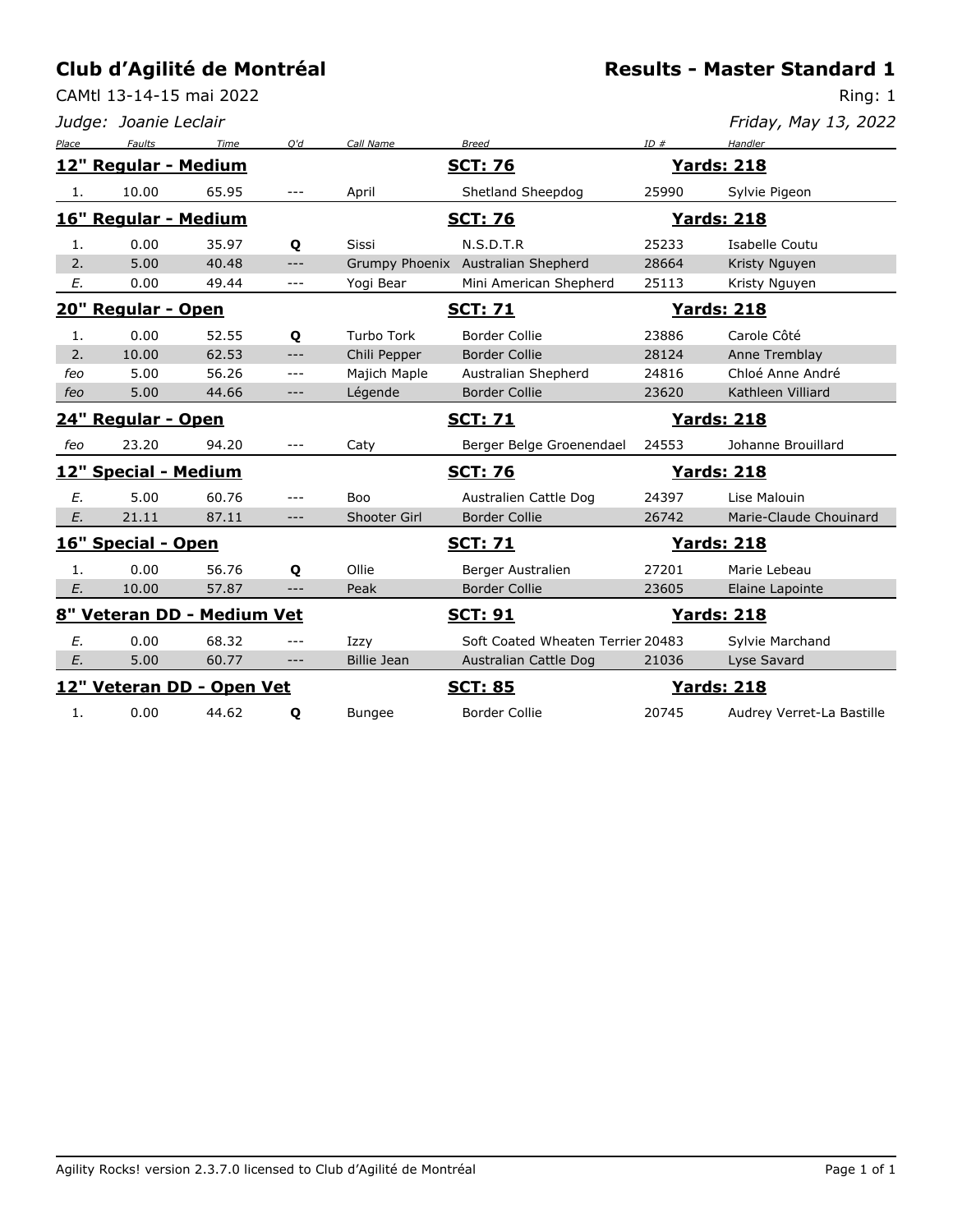CAMtl 13-14-15 mai 2022

**Results - Master Standard 2**

|       | Judge: Gabrielle Fleury |                           |     |           |                                     |       | Saturday, May 14, 2022    |
|-------|-------------------------|---------------------------|-----|-----------|-------------------------------------|-------|---------------------------|
| Place | Faults                  | Time                      | O'd | Call Name | <b>Breed</b>                        | ID#   | Handler                   |
|       | 8" Regular - Mini       |                           |     |           | <b>SCT: 82</b>                      |       | <b>Yards: 222</b>         |
| 1.    | 0.00                    | 59.45                     | Q   | Mercy     | All Canadian                        | 23607 | Julie Petelle             |
|       | 12" Regular - Medium    |                           |     |           | <b>SCT: 77</b>                      |       | <b>Yards: 222</b>         |
| 1.    | 28.75                   | 95.75                     | --- | Piper     | All Canadian                        | 24105 | Elisa Hoare               |
|       | 16" Regular - Medium    |                           |     |           | <u>SCT: 77</u>                      |       | <b>Yards: 222</b>         |
| E.    | 0.00                    | 60.94                     | --- | Sissi     | N.S.D.T.R                           | 25233 | Isabelle Coutu            |
|       | 20" Special - Open      |                           |     |           | <b>SCT: 70</b><br><b>Yards: 222</b> |       |                           |
|       | 0.00                    | 44.27                     | Q   | Duster    | Golden Retriever                    | 24687 | Christine Gardner         |
|       |                         | 12" Veteran DD - Open Vet |     |           | <b>SCT: 84</b>                      |       | <u> Yards: 222</u>        |
|       | 0.00                    | 44.18                     | Q   | Bungee    | Border Collie                       | 20745 | Audrey Verret-La Bastille |
| 2.    | 0.00                    | 66.82                     | Q   | Legacy    | Golden Retriever                    | 22678 | Cynthia Frayne            |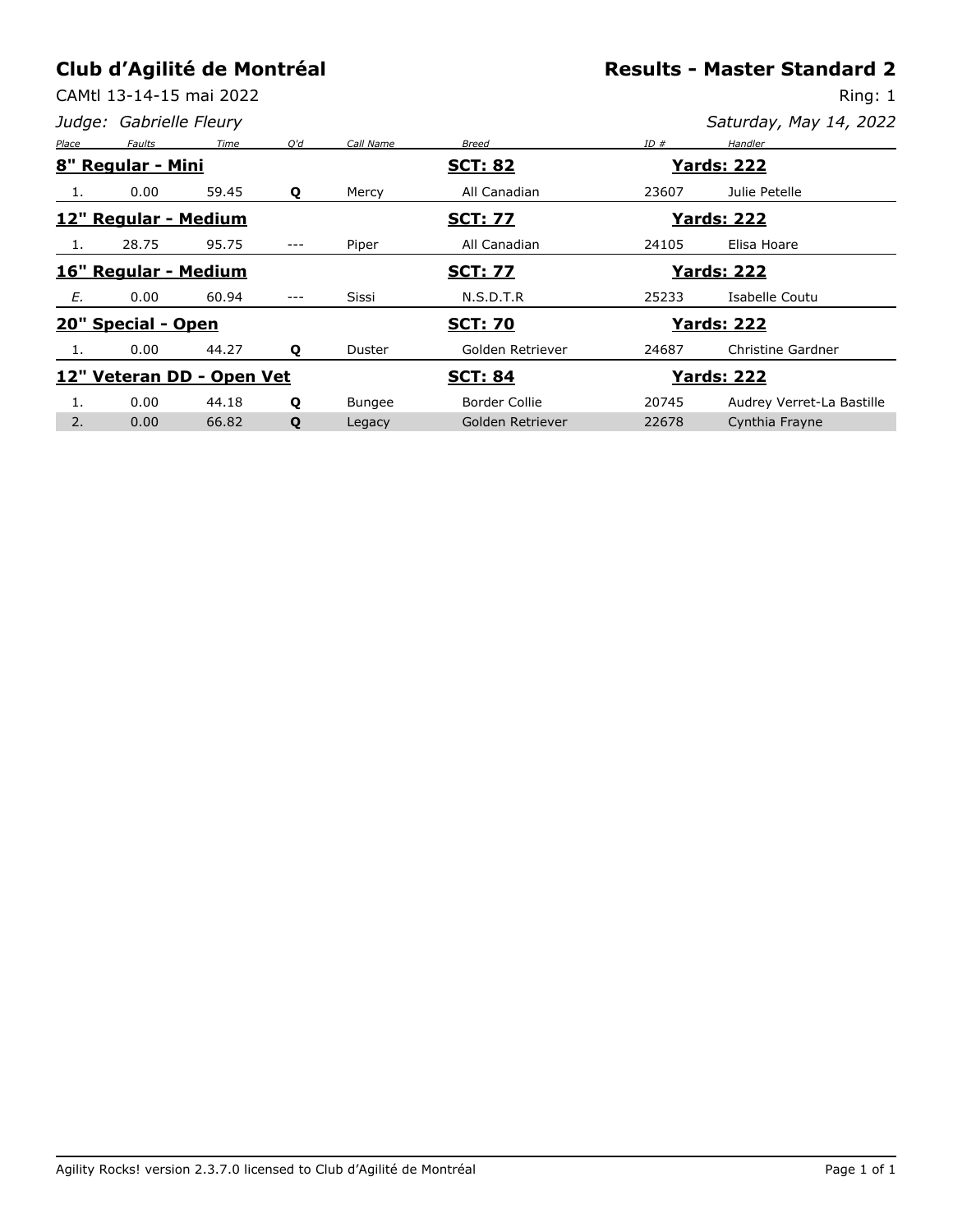CAMtl 13-14-15 mai 2022

|       | Judge: Gabrielle Fleury |                           |              |              |                                    |       | Saturday, May 14, 2022   |
|-------|-------------------------|---------------------------|--------------|--------------|------------------------------------|-------|--------------------------|
| Place | Faults                  | Time                      | Q'd          | Call Name    | <b>Breed</b>                       | ID#   | Handler                  |
|       | 8" Regular - Mini       |                           |              |              | <b>SCT: 81</b>                     |       | <b>Yards: 220</b>        |
| 1.    | 0.00                    | 52.44                     | Q            | Mercy        | All Canadian                       | 23607 | Julie Petelle            |
|       | 12" Regular - Medium    |                           |              |              | <b>SCT: 76</b>                     |       | <b>Yards: 220</b>        |
| Е.    | 0.00                    | 66.83                     | $---$        | Piper        | All Canadian                       | 24105 | Elisa Hoare              |
|       | 16" Regular - Medium    |                           |              |              | <b>SCT: 76</b>                     |       | <b>Yards: 220</b>        |
| 1.    | 0.00                    | 36.27                     | Q            | <b>Sissi</b> | N.S.D.T.R                          | 25233 | Isabelle Coutu           |
| 2.    | 0.00                    | 40.45                     | Q            |              | Grumpy Phoenix Australian Shepherd | 28664 | Kristy Nguyen            |
|       | 20" Regular - Open      |                           |              |              | <b>SCT: 70</b>                     |       | <b>Yards: 220</b>        |
| 1.    | 0.00                    | 53.67                     | Q            | Chili Pepper | <b>Border Collie</b>               | 28124 | Anne Tremblay            |
| E.    | 13.69                   | 78.69                     | $---$        | Willow       | Berger Australien                  | 24763 | Gerry Brault             |
| E.    | 14.02                   | 74.02                     | $\cdots$     | Moonlight    | Bordercollie                       | 24622 | Myriam Roy               |
| feo   | 0.00                    | 40.06                     | ---          | Majich Maple | Australian Shepherd                | 24816 | Chloé Anne André         |
|       | 24" Regular - Open      |                           |              |              | <b>SCT: 70</b>                     |       | <b>Yards: 220</b>        |
| feo   | 0.00                    | 57.28                     | $---$        | Caty         | Berger Belge Groenendael           | 24553 | Johanne Brouillard       |
|       | 20" Special - Open      |                           |              |              | <b>SCT: 70</b>                     |       | <b>Yards: 220</b>        |
| 1.    | 0.00                    | 46.11                     | Q            | Duster       | Golden Retriever                   | 24687 | <b>Christine Gardner</b> |
|       | 4" Veteran - Mini Vet   |                           |              |              | <b>SCT: 97</b>                     |       | <b>Yards: 220</b>        |
| 1.    | 11.52                   | 98.52                     | ---          | Lady         | Poméranien                         | 20083 | Karine Dumont            |
|       |                         | 16" Veteran - Open Vet    |              |              | <b>SCT: 84</b>                     |       | <b>Yards: 220</b>        |
| -1.   | 5.00                    | 66.51                     | ---          | Limitt       | <b>Border Collie</b>               | 24108 | Anne Tremblay            |
|       |                         | 12" Veteran DD - Open Vet |              |              | <b>SCT: 84</b>                     |       | <b>Yards: 220</b>        |
| 1.    | 0.00                    | 48.40                     | Q            | Legacy       | Golden Retriever                   | 22678 | Cynthia Frayne           |
| 2.    | 0.00                    | 55.98                     | $\mathbf{Q}$ | Mia          | Berger australien                  | 23104 | Sophie Lévesque          |
| 3.    | 5.00                    | 47.91                     | ---          | Elias        | Berger Australien                  | 19544 | Joanne Brassard          |
| E.    | 0.00                    | 47.43                     | ---          | Olive        | Vizsla, Smooth-Haired              | 18712 | Joanie Leclair           |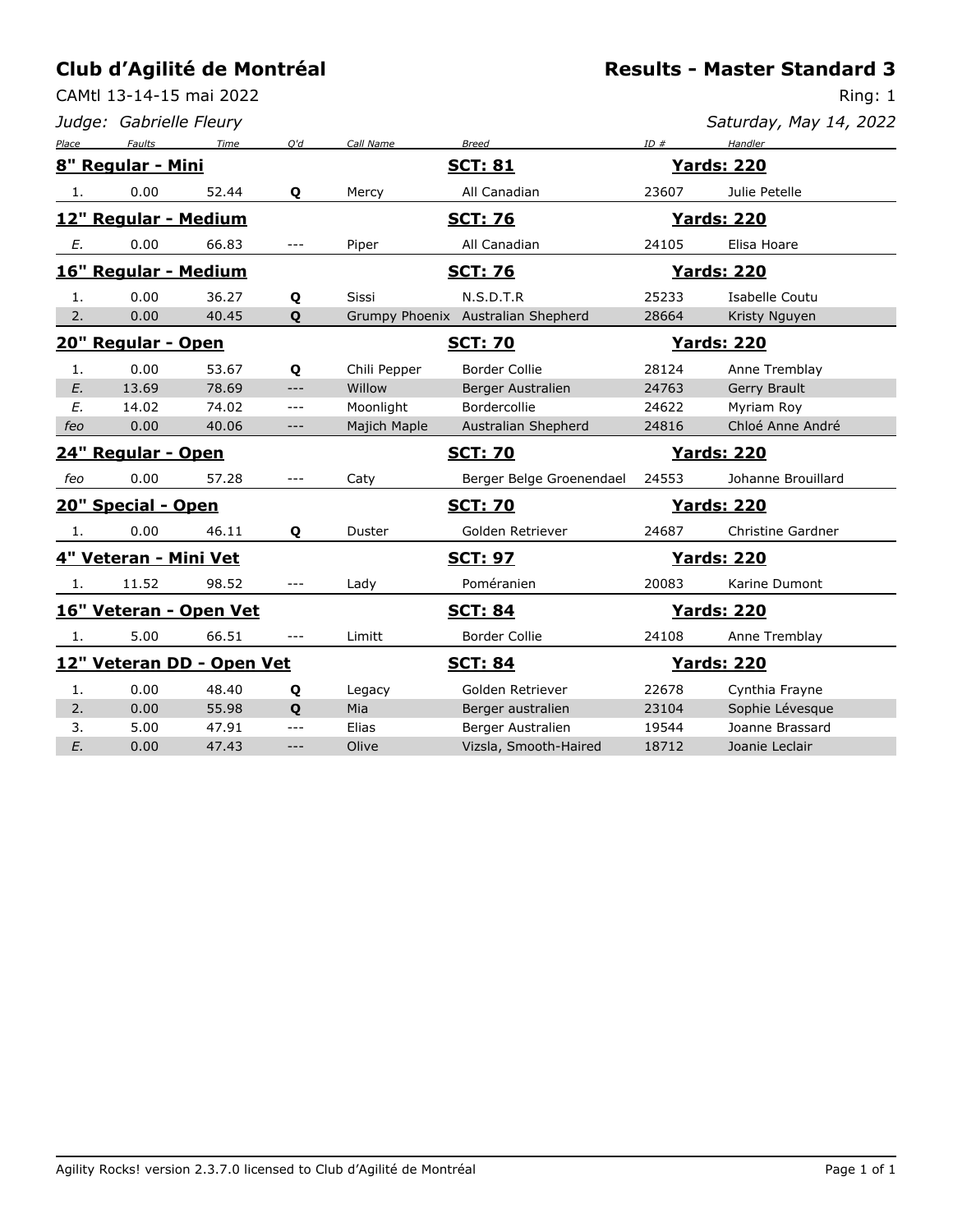CAMtl 13-14-15 mai 2022

**Results - Master Standard 4**

|                            | Judge: Joanie Leclair     |        |                      |              |                                    |       | Saturday, May 14, 2022 |
|----------------------------|---------------------------|--------|----------------------|--------------|------------------------------------|-------|------------------------|
| Place                      | Faults                    | Time   | O'd                  | Call Name    | <b>Breed</b>                       | ID#   | Handler                |
|                            | 8" Regular - Mini         |        |                      |              | <b>SCT: 81</b>                     |       | <b>Yards: 217</b>      |
| 1.                         | 0.00                      | 60.84  | Q                    | Mercy        | All Canadian                       | 23607 | Julie Petelle          |
|                            | 16" Regular - Medium      |        |                      |              | <b>SCT: 76</b>                     |       | <b>Yards: 217</b>      |
| 1.                         | 5.00                      | 40.64  | $---$                |              | Grumpy Phoenix Australian Shepherd | 28664 | Kristy Nguyen          |
| E.                         | 0.00                      | 40.91  | ---                  | <b>Sissi</b> | N.S.D.T.R                          | 25233 | Isabelle Coutu         |
|                            | 20" Regular - Open        |        |                      |              | <b>SCT: 71</b>                     |       | <b>Yards: 217</b>      |
| 1.                         | 0.00                      | 35.26  | Q                    | <b>Drake</b> | <b>NSDTR</b>                       | 22809 | Jonathan Luce          |
| 2.                         | 10.00                     | 37.78  | $---$                | Moonlight    | Bordercollie                       | 24622 | Myriam Roy             |
| Е.                         | 6.58                      | 72.58  | $\sim$ $\sim$ $\sim$ | West         | <b>PWD</b>                         | 27913 | Astrid Homet           |
|                            | 4" Special - Mini         |        |                      |              | <u>SCT: 81</u>                     |       | <u>Yards: 217</u>      |
| Е.                         | 33.72                     | 99.72  | $---$                | Yepa         | Cavalier King Charles Spaniel26013 |       | Josée Arsenault        |
|                            | 8" Special - Medium       |        |                      |              | <b>SCT: 76</b>                     |       | <b>Yards: 217</b>      |
| 1.                         | 1.01                      | 77.01  | *Q*                  | Shadow *SD   | Schnauzer (Nain)                   | 23370 | Robert Desjardins      |
|                            | 12" Special - Medium      |        |                      |              | <b>SCT: 76</b>                     |       | <b>Yards: 217</b>      |
| E.                         | 5.00                      | 70.70  | $ -$                 | Nova         | All Canadian                       | 23489 | Carole-Anne Girouard   |
| E.                         | 18.53                     | 79.53  | $---$                | Shooter Girl | <b>Border Collie</b>               | 26742 | Marie-Claude Chouinard |
|                            | 16" Special - Open        |        |                      |              | <b>SCT: 71</b>                     |       | <b>Yards: 217</b>      |
| Е.                         | 9.69                      | 75.69  | $---$                | Ollie        | Berger Australien                  | 27201 | Marie Lebeau           |
|                            | 20" Special - Open        |        |                      |              | <b>SCT: 71</b>                     |       | <b>Yards: 217</b>      |
| 1.                         | 0.00                      | 47.20  | Q                    | Duster       | Golden Retriever                   | 24687 | Christine Gardner      |
|                            | 4" Veteran - Mini Vet     |        |                      |              | <b>SCT: 97</b>                     |       | <b>Yards: 217</b>      |
| E.                         | 0.00                      | 66.01  | $---$                | Guizmo       | Havanais                           | 21724 | Celine Payette         |
| 8" Veteran DD - Medium Vet |                           |        |                      |              | <b>SCT: 91</b>                     |       | <b>Yards: 217</b>      |
| 1.                         | 31.21                     | 117.21 |                      | Jazz         | Shetland                           | 24847 | Josee Gagnon           |
|                            | 12" Veteran DD - Open Vet |        |                      |              | <u>SCT: 85</u>                     |       | <b>Yards: 217</b>      |
| 1.                         | 0.00                      | 67.42  | Q                    | Legacy       | Golden Retriever                   | 22678 | Cynthia Frayne         |
| E.                         | 5.00                      | 59.74  | $---$                | Decoy        | <b>NSDTR</b>                       | 20785 | Stephanie Gagne-Luce   |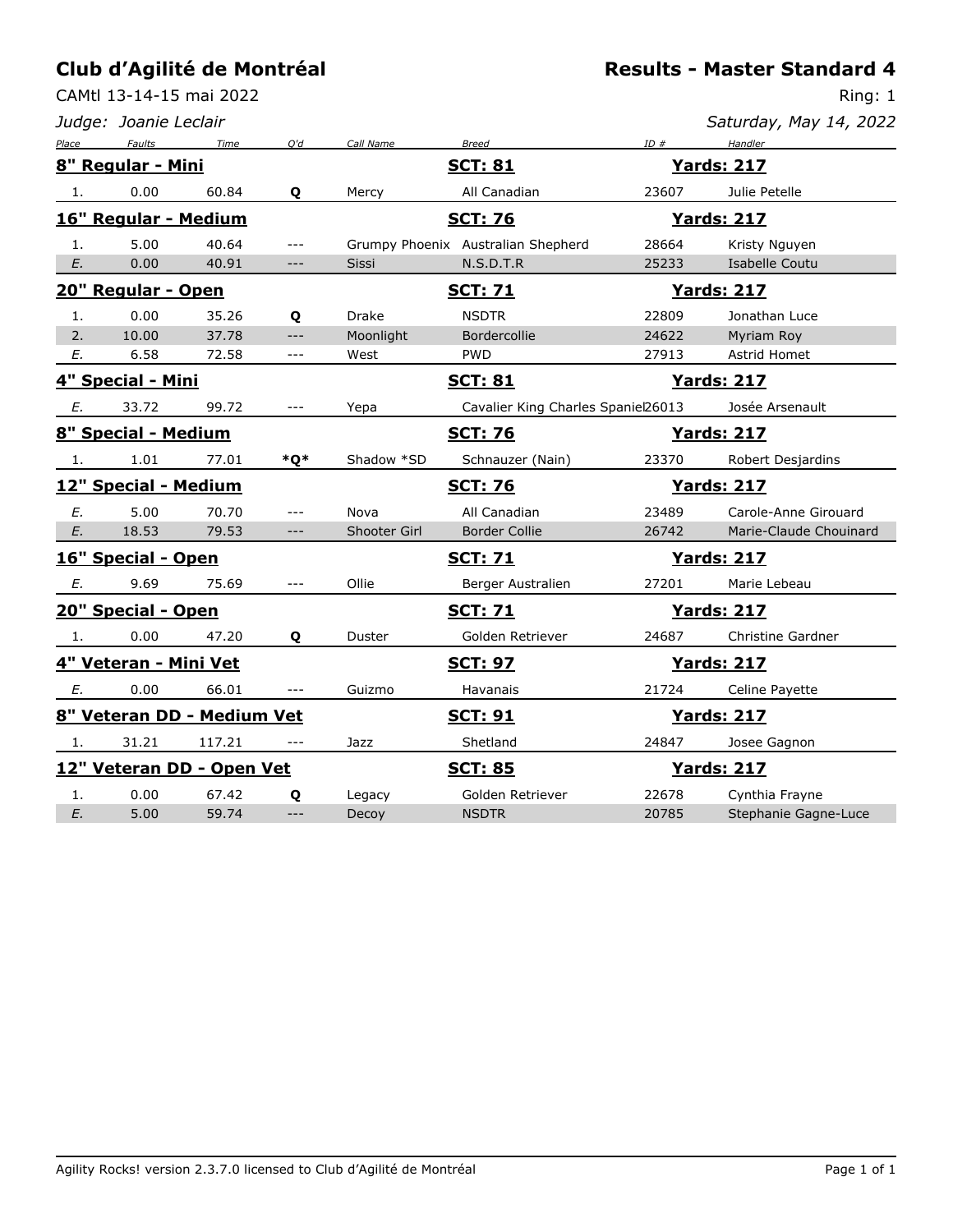CAMtl 13-14-15 mai 2022

|  |  |  |  |  | <b>Results - Master Standard 5</b> |  |
|--|--|--|--|--|------------------------------------|--|
|--|--|--|--|--|------------------------------------|--|

|                      | Judge: Joanie Leclair    |                            |                     |                    |                                    |       | Saturday, May 14, 2022 |
|----------------------|--------------------------|----------------------------|---------------------|--------------------|------------------------------------|-------|------------------------|
| Place                | Faults                   | Time                       | O'd                 | Call Name          | <b>Breed</b>                       | ID#   | Handler                |
|                      | 20" Regular - Open       |                            |                     |                    | <b>SCT: 65</b>                     |       | <u> Yards: 198</u>     |
| 1.                   | 0.00                     | 46.00                      | Q                   | West               | <b>PWD</b>                         | 27913 | Astrid Homet           |
| 2.                   | 10.00                    | 35.59                      | $---$               | <b>Turbo Tork</b>  | <b>Border Collie</b>               | 23886 | Carole Côté            |
| E.                   | 5.00                     | 41.87                      | $\qquad \qquad - -$ | <b>Drake</b>       | <b>NSDTR</b>                       | 22809 | Jonathan Luce          |
| feo                  | 17.12                    | 77.12                      | $---$               | Amarula            | <b>Border Collie</b>               | 27967 | Karine Dumont          |
|                      | <u>4" Special - Mini</u> |                            |                     |                    | <b>SCT: 74</b>                     |       | <b>Yards: 198</b>      |
| 1.                   | 8.11                     | 77.11                      | ---                 | Benji *SD          | Toy Poodle                         | 24759 | Carole Laroche         |
| E.                   | 5.00                     | 65.76                      | $-\, -\, -$         | Yepa               | Cavalier King Charles Spaniel26013 |       | Josée Arsenault        |
|                      | 8" Special - Medium      |                            |                     |                    | <b>SCT: 69</b>                     |       | <b>Yards: 198</b>      |
| 1.                   | 44.47                    | 103.47                     | $---$               | Shadow *SD         | Schnauzer (Nain)                   | 23370 | Robert Desjardins      |
| 12" Special - Medium |                          |                            |                     |                    | <b>SCT: 69</b>                     |       | <b>Yards: 198</b>      |
| 1.                   | 15.00                    | 68.44                      | $- - -$             | Boo                | Australien Cattle Dog              | 24397 | Lise Malouin           |
| E.                   | 5.00                     | 38.87                      | $---$               | Nova               | All Canadian                       | 23489 | Carole-Anne Girouard   |
| Е.                   | 5.00                     | 65.09                      | $- - -$             | Shooter Girl       | <b>Border Collie</b>               | 26742 | Marie-Claude Chouinard |
|                      | 16" Special - Open       |                            |                     |                    | <b>SCT: 65</b>                     |       | <b>Yards: 198</b>      |
| -1.                  | 5.00                     | 50.57                      | $---$               | Ollie              | Berger Australien                  | 27201 | Marie Lebeau           |
|                      | 20" Special - Open       |                            |                     |                    | <b>SCT: 65</b>                     |       | <b>Yards: 198</b>      |
| 1.                   | 0.00                     | 44.11                      | Q                   | Duster             | Golden Retriever                   | 24687 | Christine Gardner      |
|                      | 4" Veteran - Mini Vet    |                            |                     |                    | <b>SCT: 89</b>                     |       | <b>Yards: 198</b>      |
| 1.                   | 0.00                     | 57.51                      | Q                   | Guizmo             | Havanais                           | 21724 | Celine Payette         |
|                      |                          | 8" Veteran DD - Medium Vet |                     |                    | <b>SCT: 83</b>                     |       | <b>Yards: 198</b>      |
| Е.                   | 0.00                     | 48.43                      | ---                 | <b>Billie Jean</b> | Australian Cattle Dog              | 21036 | Lyse Savard            |
|                      |                          | 12" Veteran DD - Open Vet  |                     |                    | <b>SCT: 78</b>                     |       | <b>Yards: 198</b>      |
| 1.                   | 0.00                     | 47.18                      | Q                   | Elias              | Berger Australien                  | 19544 | Joanne Brassard        |
| 2.                   | 5.00                     | 42.36                      | $-$                 | Decoy              | <b>NSDTR</b>                       | 20785 | Stephanie Gagne-Luce   |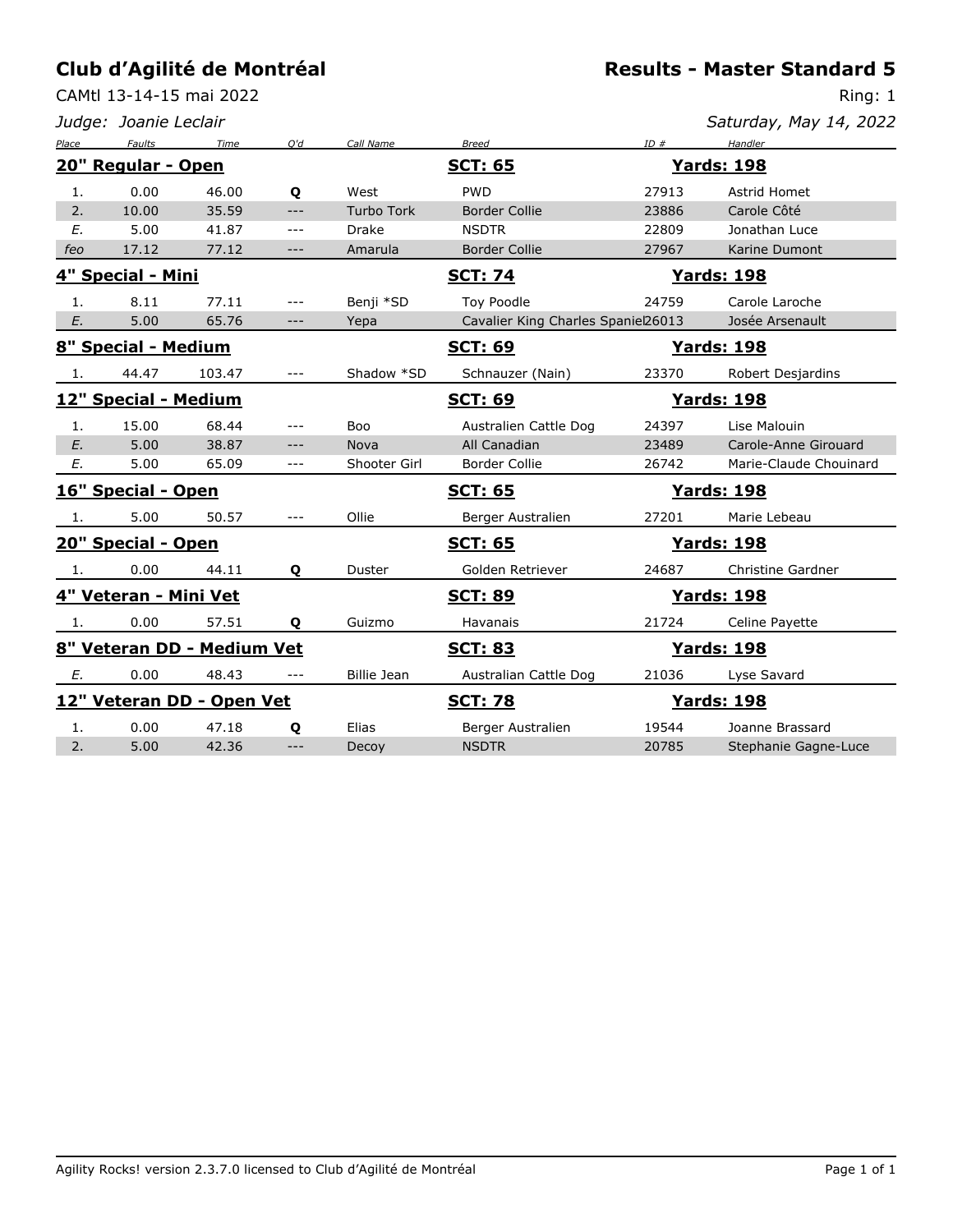CAMtl 13-14-15 mai 2022

**Results - Master Standard 6**

|       | Judge: Joanie Leclair    |                            |       |                    |                                      |       | Saturday, May 14, 2022 |
|-------|--------------------------|----------------------------|-------|--------------------|--------------------------------------|-------|------------------------|
| Place | Faults                   | Time                       | Q'd   | Call Name          | <b>Breed</b>                         | ID#   | Handler                |
|       | 16" Regular - Medium     |                            |       |                    | <u>SCT: 81</u><br><u> Yards: 232</u> |       |                        |
| feo   | 20.93                    | 91.93                      | $---$ | Sym                | Australian Cattle Dog                | 29628 | Carole-Anne Girouard   |
|       | 20" Regular - Open       |                            |       |                    | <b>SCT: 76</b>                       |       | <b>Yards: 232</b>      |
| 1.    | 0.00                     | 51.36                      | Q     | Willow             | Berger Australien                    | 24763 | Gerry Brault           |
| E.    | 0.00                     | 52.64                      | $---$ | <b>Drake</b>       | <b>NSDTR</b>                         | 22809 | Jonathan Luce          |
| E.    | 0.00                     | 60.33                      | $---$ | Chili Pepper       | <b>Border Collie</b>                 | 28124 | Anne Tremblay          |
| E.    | 0.00                     | 74.40                      | $---$ | West               | <b>PWD</b>                           | 27913 | <b>Astrid Homet</b>    |
|       | <u>4" Special - Mini</u> |                            |       |                    | <b>SCT: 86</b>                       |       | <b>Yards: 232</b>      |
| Е.    | 0.00                     | 24.19                      | $---$ | Wally              | Caniche miniature                    | 22706 | Gregory Lajon          |
|       | 16" Special - Open       |                            |       |                    | <b>SCT: 76</b>                       |       | <u>Yards: 232</u>      |
| Е.    | 15.00                    | 75.74                      | ---   | Ollie              | Berger Australien                    | 27201 | Marie Lebeau           |
|       | 20" Special - Open       |                            |       |                    | <b>SCT: 76</b>                       |       | <u>Yards: 232</u>      |
| Е.    | 0.00                     | 54.68                      | $---$ | Duster             | Golden Retriever                     | 24687 | Christine Gardner      |
|       | 4" Veteran - Mini Vet    |                            |       |                    | <u>SCT: 103</u>                      |       | <u> Yards: 232</u>     |
| Е.    | 0.00                     | 60.24                      | $---$ | Guizmo             | Havanais                             | 21724 | Celine Payette         |
|       |                          | 16" Veteran - Open Vet     |       |                    | <b>SCT: 91</b>                       |       | <b>Yards: 232</b>      |
| 1.    | 0.00                     | 71.10                      | Q     | Limitt             | <b>Border Collie</b>                 | 24108 | Anne Tremblay          |
|       |                          | 8" Veteran DD - Medium Vet |       |                    | <u>SCT: 97</u>                       |       | <u>Yards: 232</u>      |
| 1.    | 20.00                    | 54.10                      | $---$ | <b>Billie Jean</b> | Australian Cattle Dog                | 21036 | Lyse Savard            |
|       |                          | 12" Veteran DD - Open Vet  |       |                    | <u>SCT: 91</u>                       |       | <u>Yards: 232</u>      |
| Е.    | 0.00                     | 47.67                      | ---   | Decoy              | <b>NSDTR</b>                         | 20785 | Stephanie Gagne-Luce   |
|       |                          | 16" Veteran DD - Open Vet  |       |                    | <u>SCT: 91</u>                       |       | <u> Yards: 232</u>     |
| 1.    | 0.00                     | 78.26                      | Q     | Lilly              | Caniche Standard                     | 24832 | Chantal LeBreton       |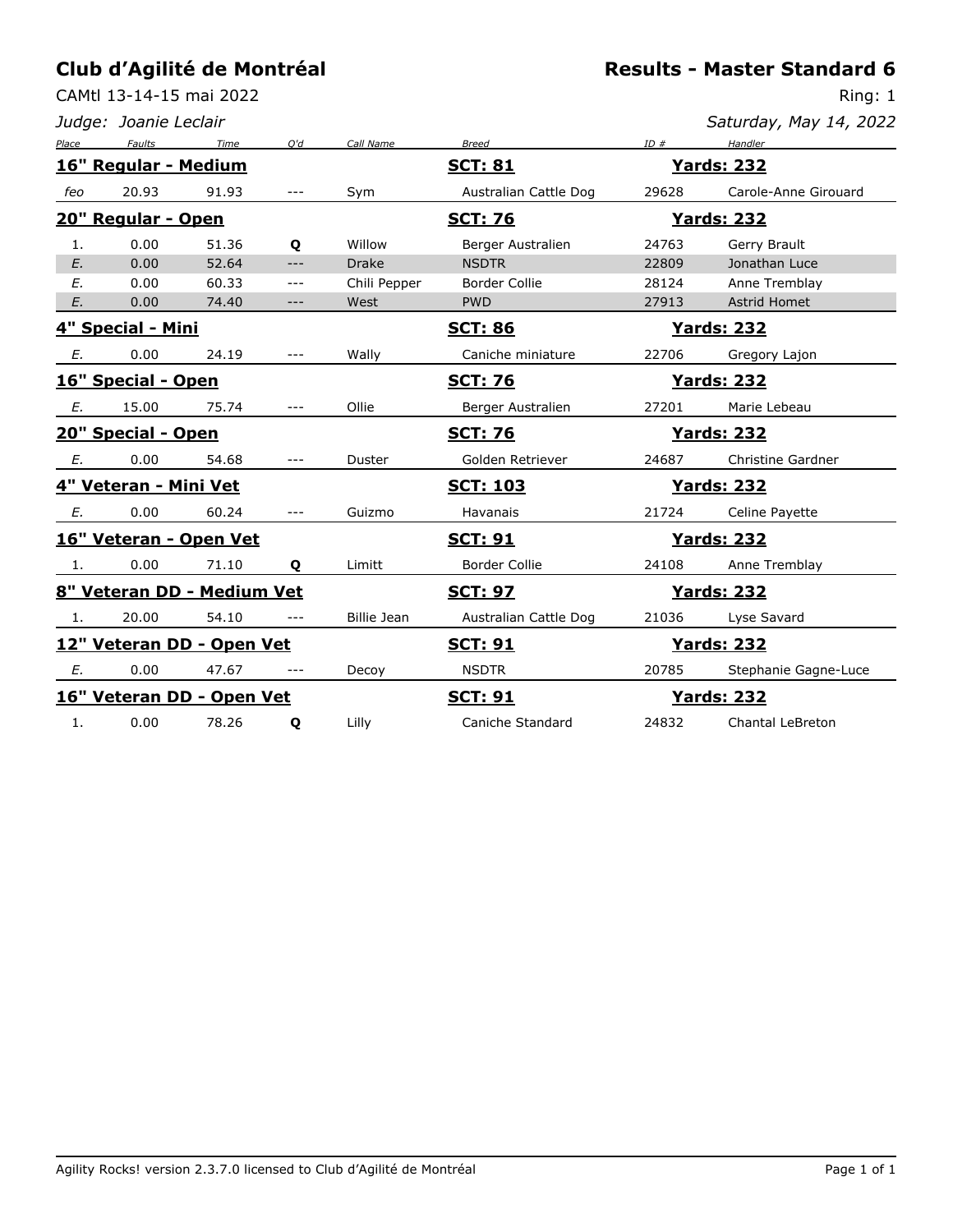CAMtl 13-14-15 mai 2022

*Judge: Joanie Leclair*

| Sunday, May 15, 2022 |  |  |  |
|----------------------|--|--|--|
|----------------------|--|--|--|

| Place                     | Faults                | Time                       | O'd                      | Call Name     | <b>Breed</b>                        | ID#   | Handler                   |
|---------------------------|-----------------------|----------------------------|--------------------------|---------------|-------------------------------------|-------|---------------------------|
|                           | 16" Regular - Medium  |                            |                          |               | <u>SCT: 81</u>                      |       | <u>Yards: 231</u>         |
| 1.                        | 0.00                  | 40.57                      | Q                        | <b>Sissi</b>  | N.S.D.T.R                           | 25233 | Isabelle Coutu            |
|                           | 20" Regular - Open    |                            |                          |               | <b>SCT: 76</b>                      |       | <u>Yards: 231</u>         |
| 1.                        | 0.00                  | 39.10                      | Q                        | <b>Drake</b>  | <b>NSDTR</b>                        | 22809 | Jonathan Luce             |
| E.                        | 0.00                  | 72.23                      | $---$                    | Flashdance    | Australian Cattle Dog               | 29266 | <b>Martine Messier</b>    |
|                           | 24" Regular - Open    |                            |                          |               | <b>SCT: 76</b>                      |       | <b>Yards: 231</b>         |
| 1.                        | 5.00                  | 54.89                      | $- - -$                  | Everest       | <b>Border Collie</b>                | 26125 | Éric Grenier              |
|                           | 4" Special - Mini     |                            |                          |               | <b>SCT: 86</b>                      |       | <b>Yards: 231</b>         |
| 1.                        | 0.00                  | 74.96                      | *O*                      | Kaya *SD      | <b>Cavalier King Charles</b>        | 28999 | Louise Couillard          |
| 16" Special - Open        |                       |                            |                          |               | <u>SCT: 76</u><br><u>Yards: 231</u> |       |                           |
| Е.                        | 5.00                  | 72.66                      | $---$                    | Ollie         | Berger Australien                   | 27201 | Marie Lebeau              |
|                           | 4" Veteran - Mini Vet |                            |                          |               | <b>SCT: 103</b>                     |       | <b>Yards: 231</b>         |
| 1.                        | 0.00                  | 62.57                      | Q                        | <b>Bubba</b>  | Papillon                            | 21178 | Sylvie Denault            |
| 2.                        | 0.00                  | 65.84                      | $\mathbf{o}$             | Guizmo        | <b>Havanais</b>                     | 21724 | Celine Payette            |
|                           |                       | 16" Veteran - Open Vet     |                          |               | <u>SCT: 91</u>                      |       | <u>Yards: 231</u>         |
| Е.                        | 15.00                 | 73.37                      |                          | Kyra          | Berger Australien                   | 23393 | Isabelle Crête            |
|                           |                       | 8" Veteran DD - Medium Vet |                          |               | <b>SCT: 97</b>                      |       | <b>Yards: 231</b>         |
| 1.                        | 0.00                  | 62.89                      | Q                        | Izzy          | Soft Coated Wheaten Terrier 20483   |       | Sylvie Marchand           |
| 12" Veteran DD - Open Vet |                       |                            |                          |               | <u>SCT: 91</u>                      |       | <b>Yards: 231</b>         |
| $\mathbf{1}$ .            | 0.00                  | 42.61                      | Q                        | Decoy         | <b>NSDTR</b>                        | 20785 | Stephanie Gagne-Luce      |
| 2.                        | 5.00                  | 47.43                      | $\scriptstyle{\cdots}$ . | Chuck         | Nova Scotia Duck Tolling Reta@254   |       | Eric Leclair              |
| E.                        | 0.00                  | 55.64                      | $---$                    | <b>Bungee</b> | <b>Border Collie</b>                | 20745 | Audrey Verret-La Bastille |